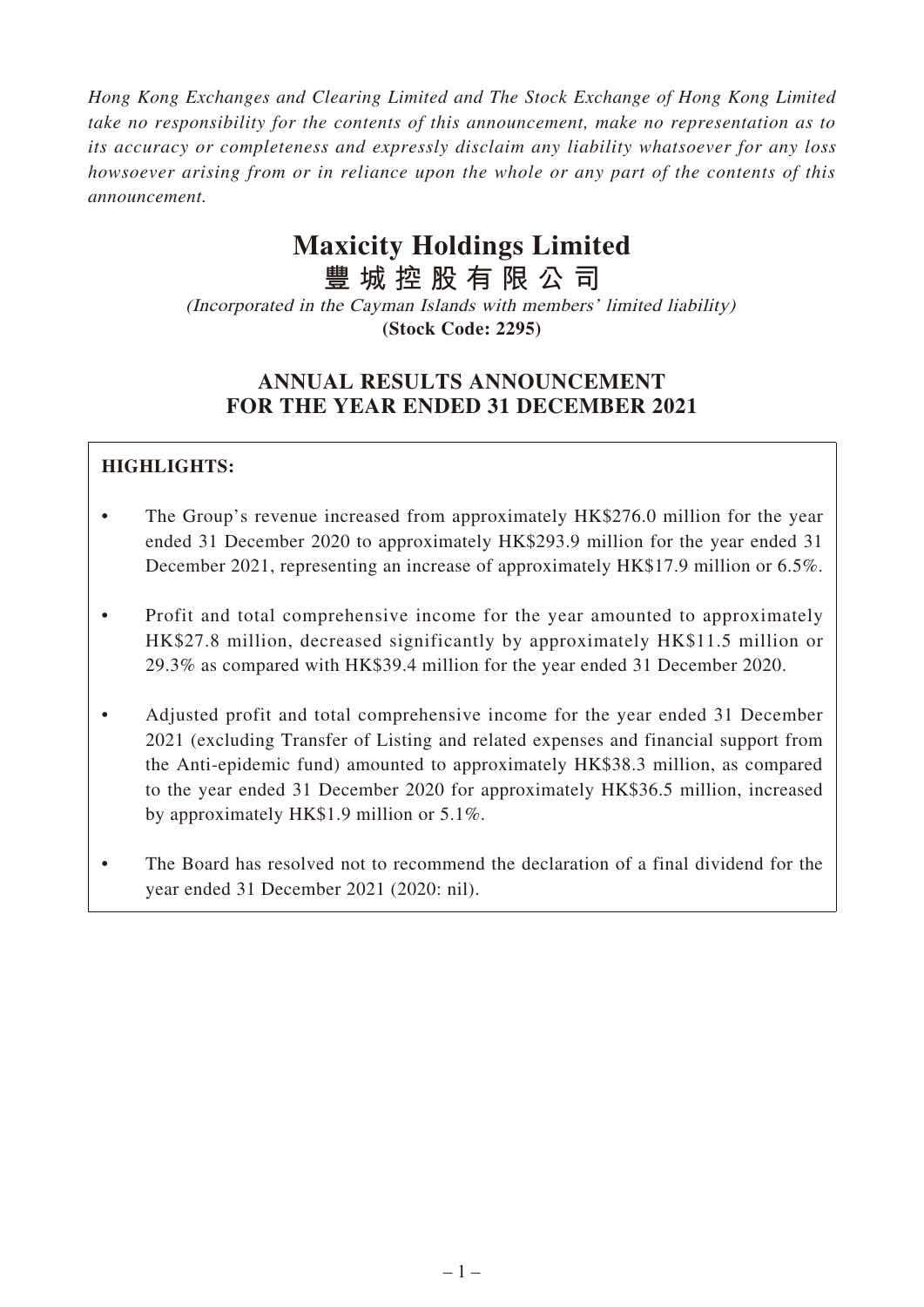The board (the "**Board**") of directors (the "**Directors**") of Maxicity Holdings Limited (the "**Company**") hereby announces the audited consolidated financial results of the Company and its subsidiaries (collectively, the "**Group**") for the financial year ended 31 December 2021 together with the comparative figures for the corresponding year ended 31 December 2020 as follows:

# **CONSOLIDATED STATEMENT OF PROFIT OR LOSS AND OTHER COMPREHENSIVE INCOME**

*For the year ended 31 December 2021*

|                                                                     |                | 2021            | 2020         |
|---------------------------------------------------------------------|----------------|-----------------|--------------|
|                                                                     | <b>Notes</b>   | <b>HK\$'000</b> | HK\$'000     |
| Revenue                                                             | $\overline{4}$ | 293,907         | 276,006      |
| Cost of services                                                    |                | (240, 162)      | (224, 410)   |
| Gross profit                                                        |                | 53,745          | 51,596       |
| Other income, gains and losses, net                                 | 5              | 2,186           | 4,784        |
| Administrative expenses                                             |                | (8, 852)        | (8,672)      |
| Transfer of Listing and related expenses                            |                | (11, 807)       | (1,449)      |
| Finance costs                                                       | 6              | (16)            | (15)         |
| Profit before income tax                                            | $\tau$         | 35,256          | 46,244       |
| Income tax expense                                                  | 8              | (7, 455)        | (6,894)      |
| Profit and total comprehensive income                               |                |                 |              |
| for the year                                                        |                | 27,801          | 39,350       |
| Earnings per share attributable to equity<br>holders of the Company |                |                 |              |
| Basic and diluted                                                   | 10             | HK6.95 cents    | HK9.84 cents |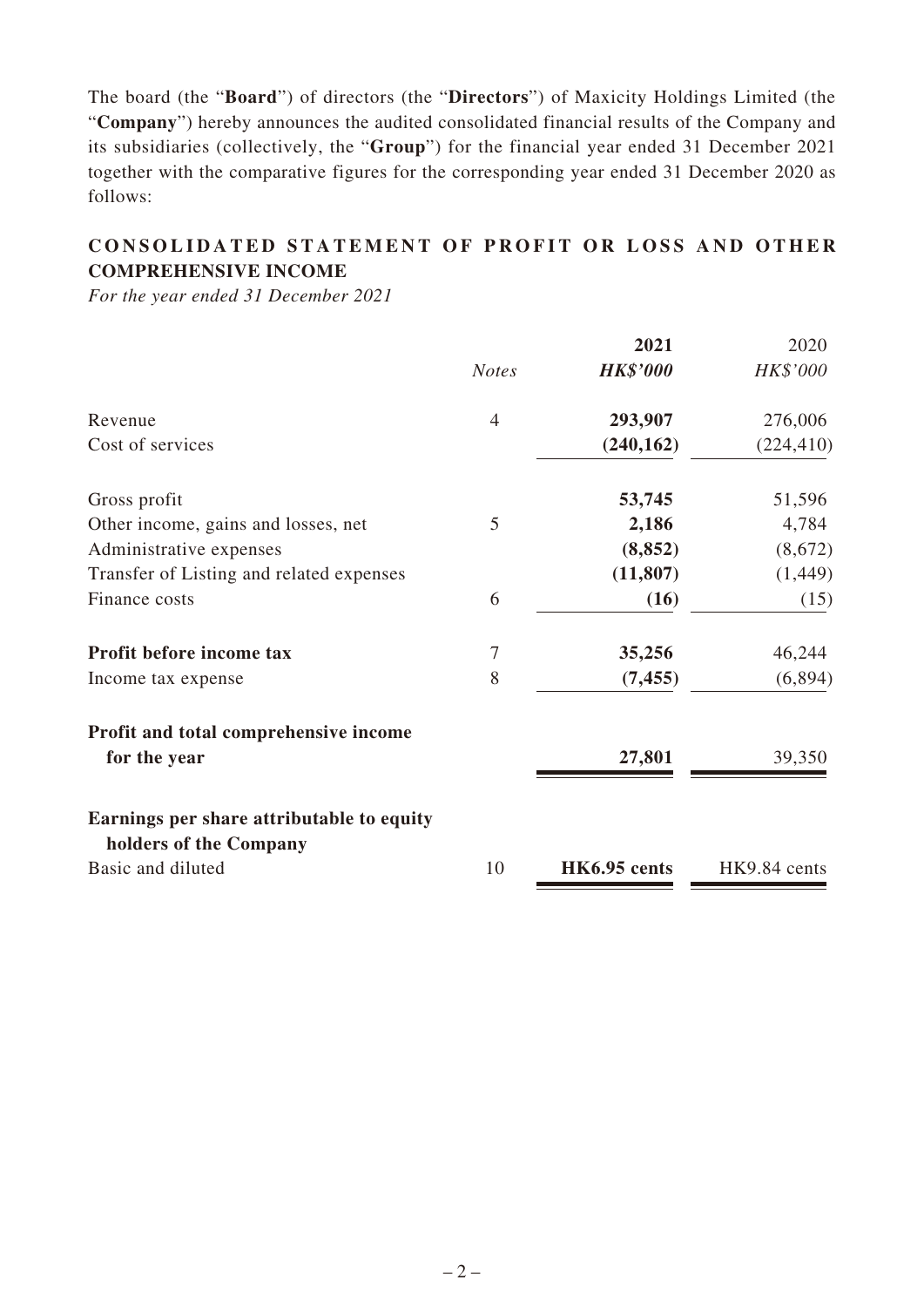# **CONSOLIDATED STATEMENT OF FINANCIAL POSITION**

*As at 31 December 2021*

|                                              |              | 2021            | 2020     |
|----------------------------------------------|--------------|-----------------|----------|
|                                              | <b>Notes</b> | <b>HK\$'000</b> | HK\$'000 |
| <b>ASSETS AND LIABILITIES</b>                |              |                 |          |
| <b>Non-current asset</b>                     |              |                 |          |
| Property, plant and equipment                |              | 3,863           | 4,948    |
| <b>Current assets</b>                        |              |                 |          |
| Contract assets                              | 12           | 50,679          | 50,494   |
| Trade and other receivables                  | 11           | 13,122          | 22,311   |
| Cash and bank balances                       |              | 119,417         | 83,531   |
|                                              |              | 183,218         | 156,336  |
| <b>Current liabilities</b>                   |              |                 |          |
| Trade and other payables                     | 13           | 30,698          | 31,362   |
| Lease liabilities                            | 14           | 181             | 260      |
| Current tax liabilities                      |              | 1,040           | 2,160    |
|                                              |              | 31,919          | 33,782   |
| Net current assets                           |              | 151,299         | 122,554  |
| <b>Total assets less current liabilities</b> |              | 155,162         | 127,502  |
| <b>Non-current liabilities</b>               |              |                 |          |
| Lease liabilities                            | 14           |                 | 181      |
| Deferred tax liabilities                     |              | 499             | 459      |
|                                              |              | 499             | 640      |
| <b>Net assets</b>                            |              | 154,663         | 126,862  |
| <b>EQUITY</b>                                |              |                 |          |
| Share capital                                | 15           | 4,000           | 4,000    |
| Reserves                                     |              | 150,663         | 122,862  |
| Equity attributable to equity holders of the |              |                 |          |
| Company                                      |              | 154,663         | 126,862  |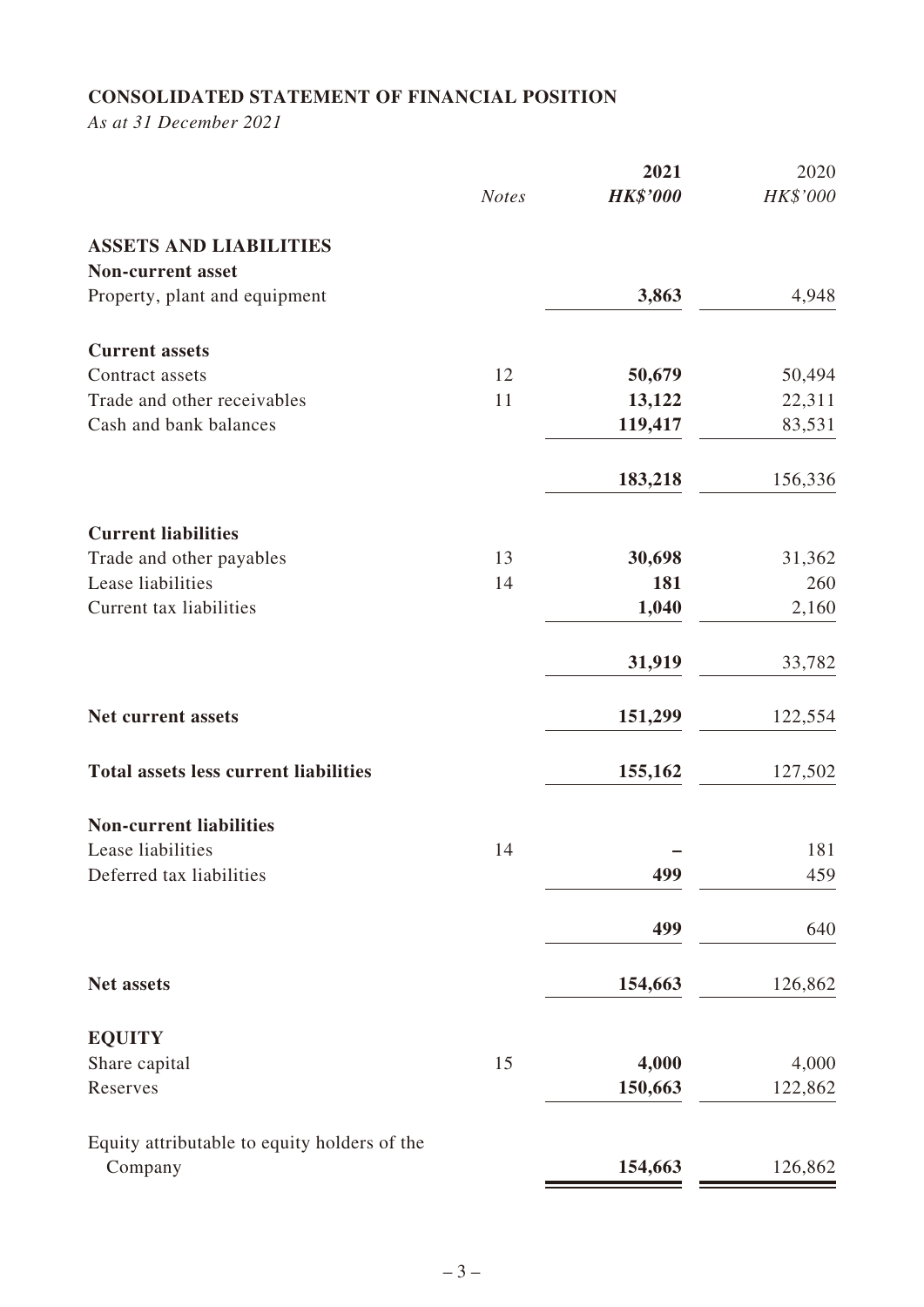#### **NOTES TO THE CONSOLIDATED FINANCIAL STATEMENTS**

*For the year ended 31 December 2021*

#### **1. GENERAL INFORMATION AND BASIS OF PRESENTATION**

#### **General information**

Maxicity Holdings Limited (the "**Company**") was incorporated as an exempted company with limited liability in the Cayman Islands under the Companies Act of the Cayman Islands on 30 January 2019. The addresses of the Company's registered office is Cricket Square, Hutchins Drive, P.O. Box 2681, Grand Cayman, KY1-1111, Cayman Islands and the principal place of business of the Company is Unit 1A, 6/F, Harbour Crystal Centre, 100 Granville Road, Tsim Sha Tsui, Hong Kong.

The Company's shares were listed on the GEM of The Stock Exchange of Hong Kong Limited (the "**Stock Exchange**") on 13 December 2019 (the "**Listing Date**"). On 31 December 2021, the listing of the shares of the Company has been transferred from the GEM to the Main Board of the Stock Exchange (the "**Transfer of Listing**").

The Company is an investment holding company. The Company and its subsidiaries (collectively referred to as the "**Group**") are principally engaged in undertaking slope works in Hong Kong.

The Company's immediate and ultimate holding company is Good Hill Investment Limited ("**Good Hill**"), a company incorporated in the British Virgin Islands (the "**BVI**"). The ultimate controlling shareholders of the Group are Mr. Sieh Shing Kee ("**Mr. Sieh**") and Mr. Ho Ka Ki ("**Mr. Ho**") (collectively, the "**Controlling Shareholders**").

The consolidated financial statements were approved for issue by the board of directors on 23 March 2022.

#### **2. SUMMARY OF SIGNIFICANT ACCOUNTING POLICIES**

#### **Basis of preparation**

These consolidated financial statements have been prepared in accordance with Hong Kong Financial Reporting Standards ("**HKFRSs**") which collective term includes all applicable individual Hong Kong Financial Reporting Standards, Hong Kong Accounting Standards ("**HKASs**") and Interpretations issued by the Hong Kong Institute of Certified Public Accountants (the "**HKICPA**") and the accounting principles generally accepted in Hong Kong.

The consolidated financial statements also comply with the applicable requirements of the Hong Kong Companies Ordinance and include the applicable disclosure requirements of the Rules Governing the Listing of Securities on the Stock Exchange ("**Listing Rules**").

The significant accounting policies that have been used in the preparation of this consolidated financial statements are summarised below. These policies have been consistently applied to all the years presented unless otherwise stated. The adoption of new or amended HKFRSs and the impacts on the Group's financial statements, if any, are disclosed in note 3.

The consolidated financial statements have been prepared under the historical cost basis. The consolidated financial statements are presented in Hong Kong dollars ("**HK\$**"), which is also the functional currency of the Company and its subsidiaries, and all values are rounded to the nearest thousand (HK\$'000), except where otherwise indicated.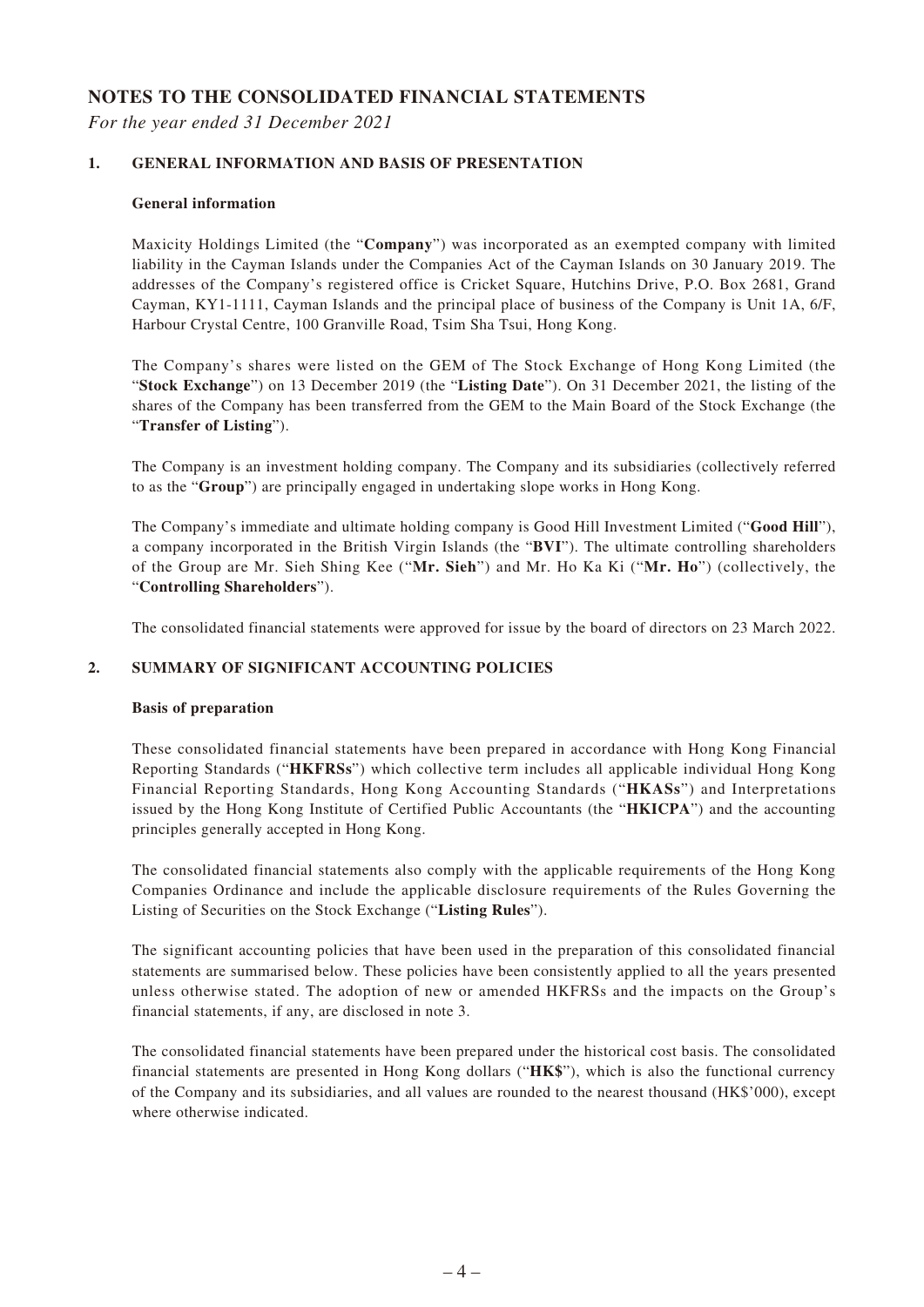#### **3. ADOPTION OF AMENDED HKFRSs**

#### **Amended HKFRSs that are effective for annual periods beginning on 1 January 2021**

In the current year, the Group has applied for the first time the following amended HKFRSs issued by the HKICPA, which are relevant to the Group's operations and effective for the Group's consolidated financial statements for the annual period beginning on 1 January 2021:

Amendment to HKFRS 16 Covid-19-Related Rent Concessions Amendments to HKFRS 9, HKAS 39 and HKFRS 7, HKFRS 4 and HKFRS 16

Interest Rate Benchmark Reform – Phase 2

The adoption of these amended HKFRSs do not have any material impact on the Group's consolidated financial statements.

#### **Issued but not yet effective HKFRSs**

At the date of authorisation of these consolidated financial statements, certain new and amended HKFRSs have been published but are not yet effective, and have not been adopted early by the Group. These developments include the following which may be relevant to the Group.

| <b>HKFRS 17</b>                                               | Insurance Contracts and related amendments <sup>2</sup>                                                                       |
|---------------------------------------------------------------|-------------------------------------------------------------------------------------------------------------------------------|
| Amendments to HKFRS 3                                         | Reference to the Conceptual Framework <sup>4</sup>                                                                            |
| Amendments to HKFRS 10 and HKAS 28                            | Sale or Contribution of Assets between an Investor<br>and its Associate or Joint Venture <sup>3</sup>                         |
| Amendments to HKFRS 16                                        | Covid-19-Related Rent Concessions beyond<br>30 June 2021 <sup>5</sup>                                                         |
| Amendments to HKAS 1                                          | Classification of Liabilities as Current or<br>Non-current and related amendments to<br>Hong Kong Interpretation $5 (2020)^2$ |
| Amendments to HKAS 1 and<br><b>HKFRS</b> Practice Statement 2 | Disclosure of Accounting Policies <sup>2</sup>                                                                                |
| Amendments to HKAS 8                                          | Definition of Accounting Estimates <sup>2</sup>                                                                               |
| Amendments to HKAS 12                                         | Deferred Tax related to Assets and Liabilities arising<br>from a Single Transaction <sup>2</sup>                              |
| Amendments to HKAS 16                                         | Property, Plant and Equipment – Proceeds before<br>Intended Use <sup>1</sup>                                                  |
| Amendments to HKAS 37                                         | Onerous Contracts – Cost of Fulfilling a Contract <sup>1</sup>                                                                |
| Amendments to HKFRSs                                          | Annual Improvements to HKFRS Standards<br>$2018 - 20201$                                                                      |
| Accounting Guideline 5 (Revised)                              | Merger Accounting for Common Control<br>Combination <sup>4</sup>                                                              |

<sup>1</sup> Effective for annual periods beginning on or after 1 January 2022

- <sup>2</sup> Effective for annual periods beginning on or after 1 January 2023
- <sup>3</sup> Effective date not yet determined
- <sup>4</sup> Effective for business combination/common control combination for which the acquisition/ combination date is on or after the beginning of the first annual period beginning on or after 1 January 2022
- <sup>5</sup> Effective for annual periods beginning on or after 1 April 2021

The directors anticipate that all of the new and amended HKFRSs will be adopted in the Group's accounting policy for the first period beginning on or after the effective date of the new and amended HKFRSs. These new and amended HKFRSs are not expected to have a material impact on the Group's consolidated financial statements.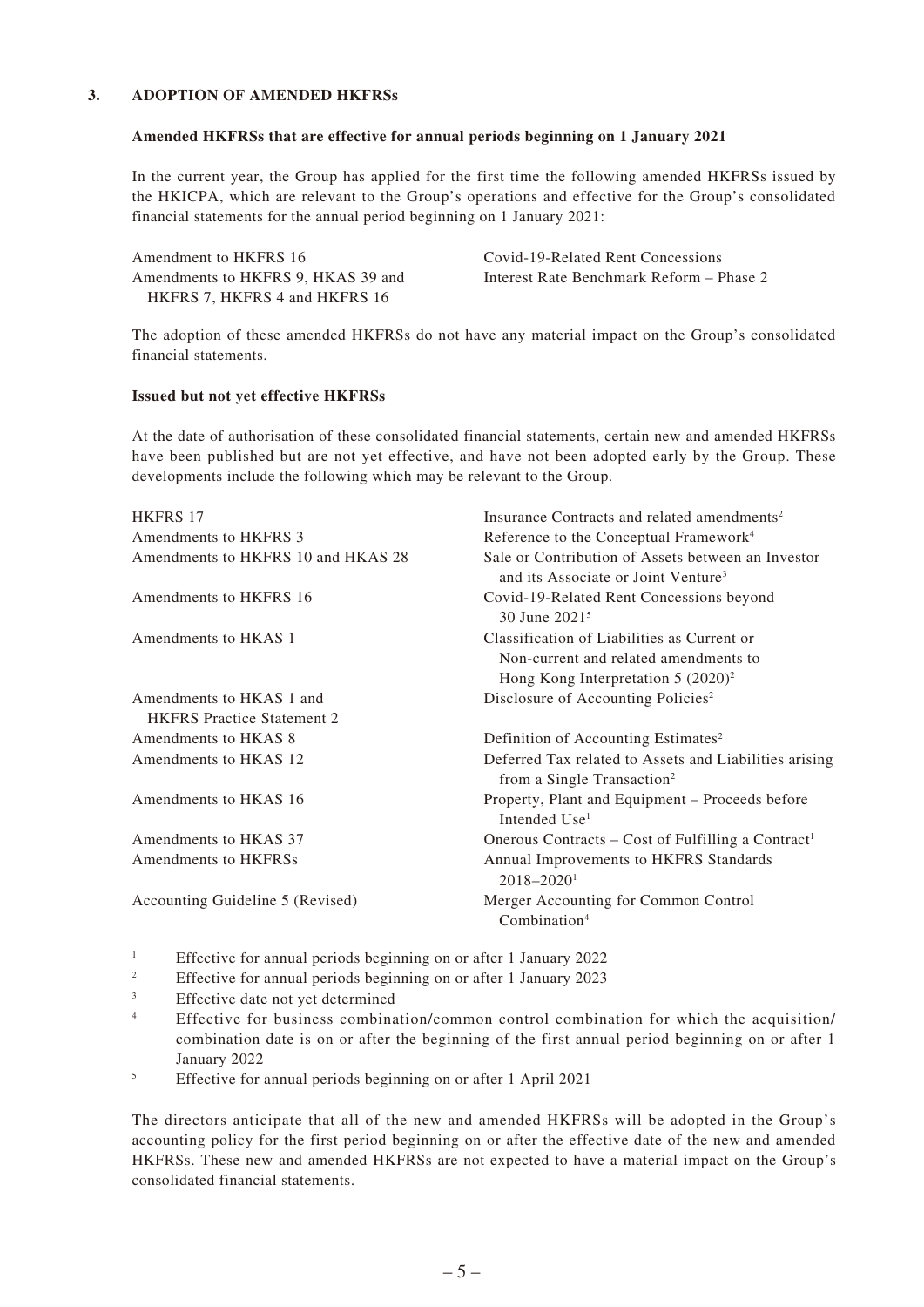#### **4. REVENUE AND SEGMENT INFORMATION**

#### **4.1 Revenue**

The Group's principal activities are disclosed in note 1 of the consolidated financial statements. Revenue represents income arising on the provision of slope works to external customers. The Group's revenue is recognised over time.

|                                 | 2021            | 2020     |
|---------------------------------|-----------------|----------|
|                                 | <b>HK\$'000</b> | HK\$'000 |
| <b>Provision of slope works</b> |                 |          |
| - Public sector projects        | 254,735         | 239,915  |
| - Private sector projects       | 39,172          | 36,091   |
|                                 | 293,907         | 276,006  |
|                                 |                 |          |

#### *Remaining performance obligations*

The following table includes revenue expected to be recognised in the future related to performance obligations that are unsatisfied (or partially unsatisfied) at the end of the reporting period.

|                                               | 2021            | 2020     |
|-----------------------------------------------|-----------------|----------|
|                                               | <b>HK\$'000</b> | HK\$'000 |
| Remaining performance obligations expected to |                 |          |
| be satisfied during the year ending           |                 |          |
| 31 December 2021                              |                 | 136,197  |
| 31 December 2022                              | 158,486         | 18,125   |
| 31 December 2023                              | 103,717         | 18,125   |
| 31 December 2024                              | 101,617         | 18,125   |
| 31 December 2025                              | 32,000          |          |
| 31 December 2026                              | 48,000          |          |
|                                               | 443,820         | 190,572  |

#### **4.2 Segment information**

The chief operating decision-maker has been identified as the executive directors of the Company. The directors regard the Group's business of undertaking slope works as a single operating segment and review the overall results of the Group as a whole to make decision about resources allocation and performance assessment. Accordingly, no segment analysis information is presented.

#### *Geographical information*

No separate analysis of segment information by geographical segment is presented as the Group's revenue and non-current assets are principally attributable to a single geographical region, which is Hong Kong.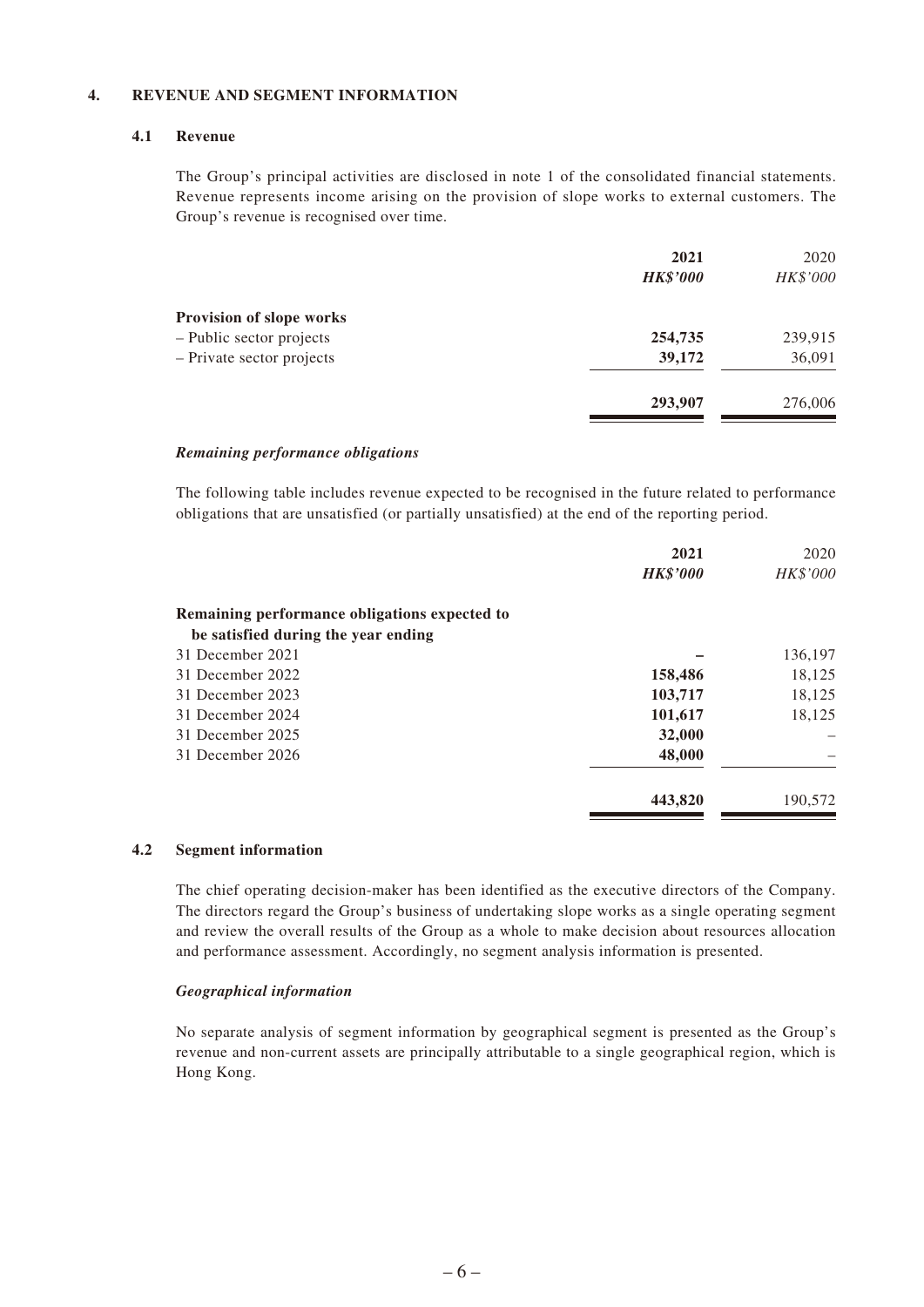#### *Information about major customers*

Revenue from customers which individually contributed over 10% of the Group's revenue is as follows:

|            | 2021            | 2020     |
|------------|-----------------|----------|
|            | <b>HK\$'000</b> | HK\$'000 |
| Customer A | 109,747         | 95,703   |
| Customer B | 76,900          | 78,018   |
| Customer C | 64,561          | 59,339   |

#### **5. OTHER INCOME, GAINS AND LOSSES, NET**

|                                                          | 2021<br><b>HK\$'000</b> | 2020<br>HK\$'000 |
|----------------------------------------------------------|-------------------------|------------------|
| Bank interest income                                     | 92                      | 450              |
| Gain/(loss) on disposal of property, plant and equipment | 116                     | (5)              |
| Government grant (note)                                  | 1,573                   | 4,332            |
| Insurance refund                                         | 395                     |                  |
| Sundry income                                            | 10                      | 7                |
|                                                          | 2,186                   | 4,784            |

#### *Note:*

During the year ended 31 December 2020, the Group recognised the subsidies of approximately HK\$4,332,000 in relation to Construction Industry Anti-epidemic Fund launched by the Construction Industry Council, a subsidy for registered owners of goods vehicles provided by Transport Department and Employment Support Scheme for Regular Employees and Construction Sector (Casual Employees) under Anti-epidemic Fund provided by the Government of Hong Kong Special Administrative Region as part of the relief measures on COVID-19 pandemic.

During the year ended 31 December 2021, the Group recognised the subsidies from the Employment Support Scheme for Regular Employees and Construction Sector (Casual Employees) under Antiepidemic Fund provided by the Government of Hong Kong Special Administrative Region as part of the relief measures on COVID-19 pandemic ("**Anti-epidemic Fund**") and the Construction Innovation and Technology Fund of approximately HK\$1,276,000 and HK\$297,000, respectively.

#### **6. FINANCE COSTS**

|                                      | 2021<br><b>HK\$'000</b> | 2020<br>HK\$'000 |
|--------------------------------------|-------------------------|------------------|
| Finance charges on lease liabilities | 16                      |                  |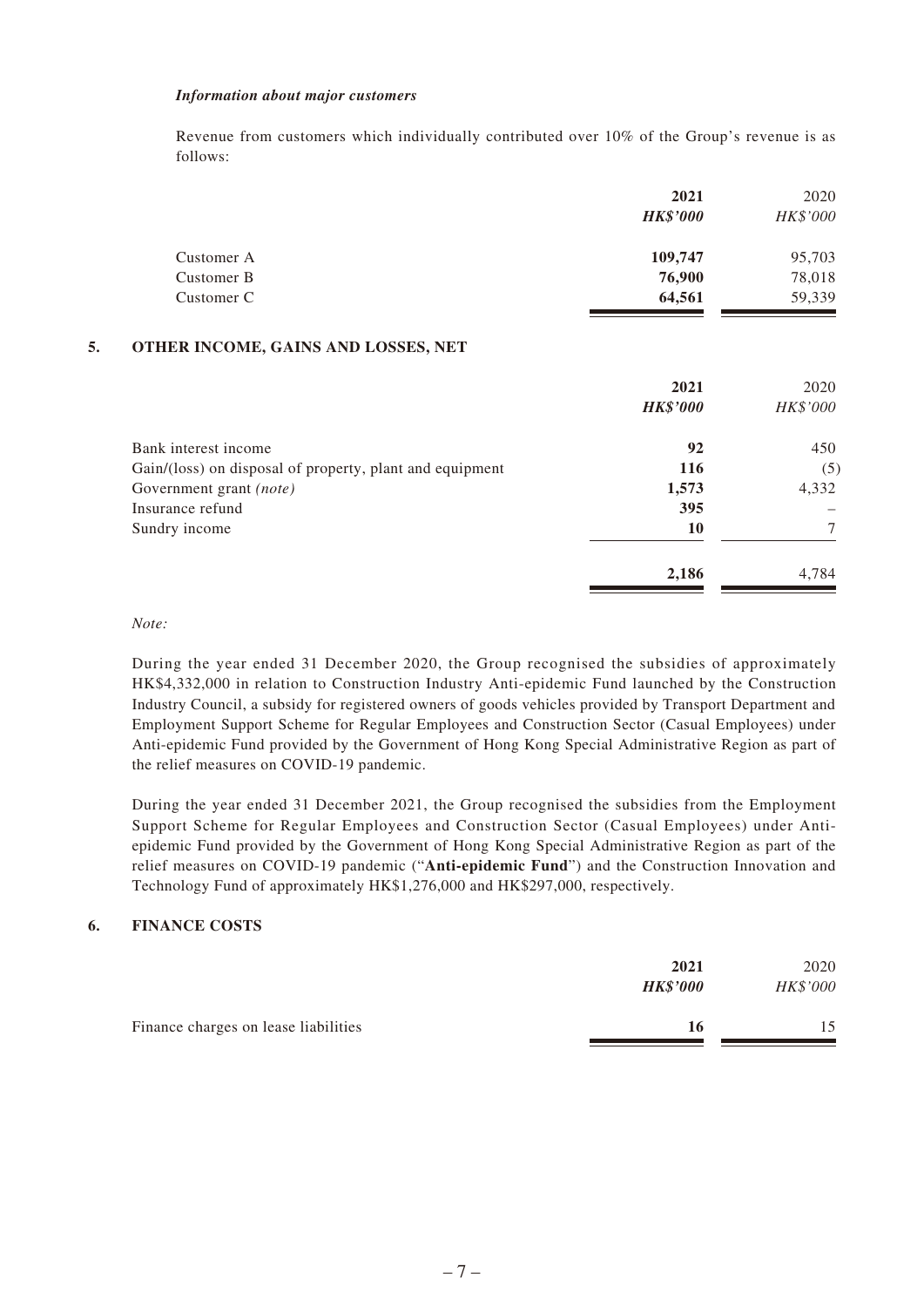### **7. PROFIT BEFORE INCOME TAX**

|     |                                                                                                                | 2021<br><b>HK\$'000</b> | 2020<br>HK\$'000 |
|-----|----------------------------------------------------------------------------------------------------------------|-------------------------|------------------|
|     | Profit before income tax is arrived at after charging:                                                         |                         |                  |
| (a) | Staff costs (including directors' emoluments) (note)                                                           |                         |                  |
|     | - Salaries, wages and other benefits                                                                           | 69,270                  | 74,910           |
|     | - Contributions to defined contribution retirement plans                                                       | 2,645                   | 2,978            |
|     |                                                                                                                | 71,915                  | 77,888           |
|     | Note: Presenting in consolidated statement of profit or loss<br>and other comprehensive income as:             |                         |                  |
|     | - Cost of services                                                                                             | 67,532                  | 73,332           |
|     | - Administrative expenses                                                                                      | 4,383                   | 4,556            |
|     |                                                                                                                | 71,915                  | 77,888           |
| (b) | Other items<br>Depreciation, included in:                                                                      |                         |                  |
|     | - Cost of services                                                                                             |                         |                  |
|     | - owned assets                                                                                                 | 1,566                   | 1,184            |
|     | - Administrative expenses<br>- owned assets                                                                    | 31                      | 52               |
|     | - right-of-use assets                                                                                          | 251                     | 422              |
|     |                                                                                                                |                         |                  |
|     |                                                                                                                | 1,848                   | 1,658            |
|     | Auditor's remuneration                                                                                         | 600                     | 700              |
|     | Subcontracting charges (included in cost of services)                                                          | 79,356                  | 61,163           |
|     | Short term lease with lease term less than 12 months in                                                        |                         |                  |
|     | respect of machinery (included in cost of services)<br>Short term lease with lease term less than 12 months in | 9,693                   | 5,722            |
|     | respect of a carpark (included in administrative expenses)                                                     | 45                      |                  |
|     | Written-off of property, plant and equipment                                                                   |                         | 57               |
|     | Transfer of Listing and related expenses                                                                       | 11,807                  | 1,449            |
|     | <b>INCOME TAX EXPENSE</b>                                                                                      |                         |                  |
|     |                                                                                                                | 2021                    | 2020             |
|     |                                                                                                                | <b>HK\$'000</b>         | HK\$'000         |
|     | Provision for Hong Kong Profits Tax                                                                            |                         |                  |
|     | $-$ Current tax<br>- Over provision in respect of prior years                                                  | 7,559<br>(144)          | 6,710<br>(18)    |
|     |                                                                                                                |                         |                  |
|     |                                                                                                                | 7,415                   | 6,692            |
|     | Deferred tax                                                                                                   | 40                      | 202              |
|     |                                                                                                                | 7,455                   | 6,894            |
|     |                                                                                                                |                         |                  |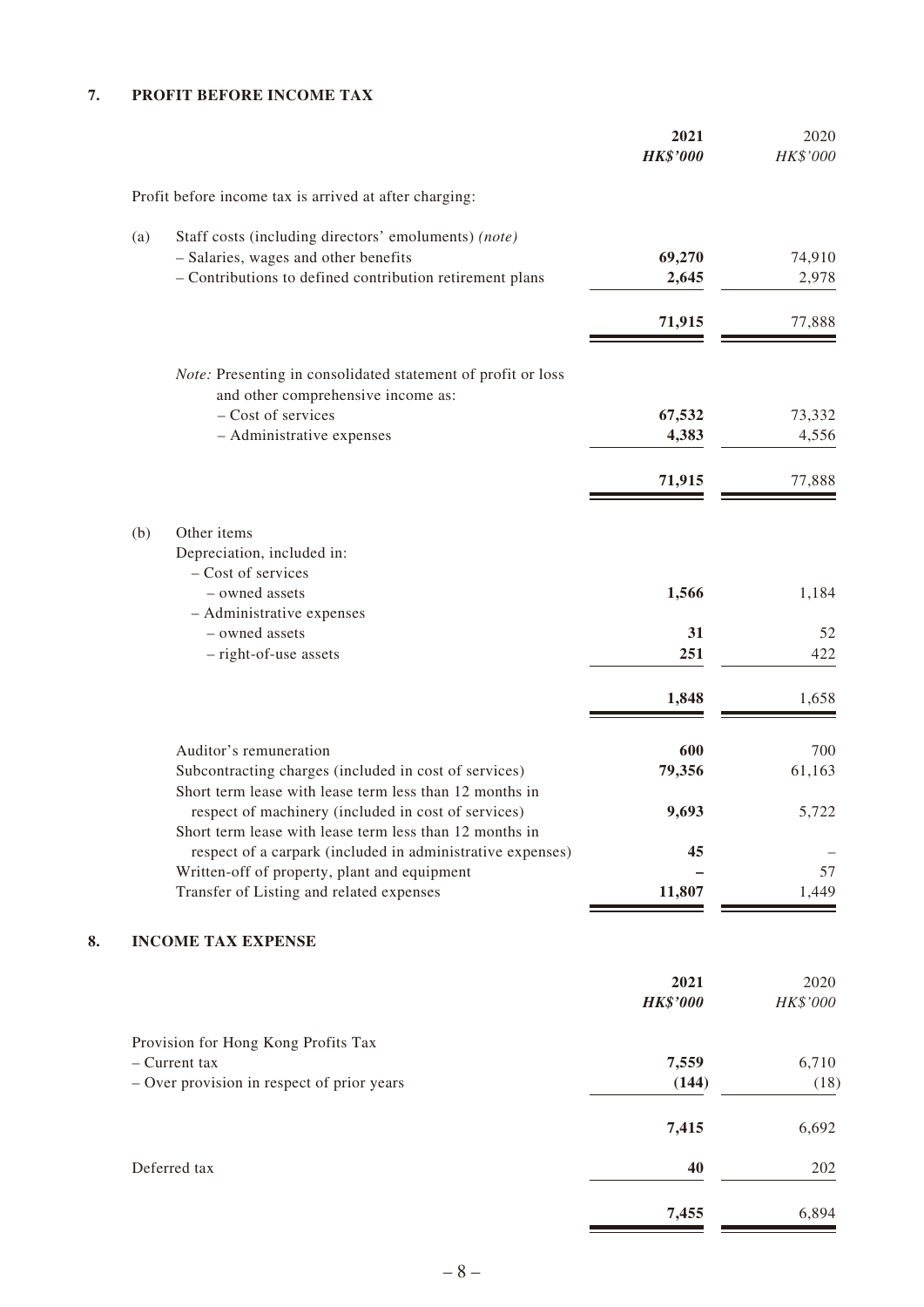The Group is subject to income tax on an entity basis on profits arising in or derived from the jurisdictions in which members of the Group are domiciled and operate.

Pursuant to the rules and regulations of the Cayman Islands and the BVI, the Group is not subject to any income tax in the Cayman Islands and the BVI.

Under the two-tiered profits tax rates regime, the first HK\$2,000,000 of profits of qualifying corporations will be taxed at 8.25%, and profits above HK\$2,000,000 will be taxed at 16.5%.

For the years ended 31 December 2021 and 2020, Hong Kong Profits Tax of A-City Workshop Limited ("**A-City Workshop**"), a subsidiary of the Group, is calculated in accordance with the two-tiered profits tax rates regime. Profit tax of other group entities continue to be taxed at the flat rate of 16.5%.

#### **9. DIVIDENDS**

The directors of the Company do not recommend the payment of any dividend for the year ended 31 December 2021 (2020: nil).

#### **10. EARNINGS PER SHARE**

Basic earnings per share is calculated by dividing the earning attributable to equity holders of the Company by the weighted average number of ordinary shares in issue during the year.

|                                                                                                                     | 2021    | 2020    |
|---------------------------------------------------------------------------------------------------------------------|---------|---------|
| Earnings for the purpose of calculating basic earnings per share<br>(profit for the year) $(HK$'000)$               | 27,801  | 39,350  |
| Weighted average number of ordinary shares for the purpose of<br>calculating basic earnings per share (in thousand) | 400,000 | 400,000 |

Diluted earnings per share is the same as basic earnings per share as there were no dilutive potential ordinary shares during the years ended 31 December 2021 and 2020.

#### **11. TRADE AND OTHER RECEIVABLES**

|                               | 2021            | 2020     |
|-------------------------------|-----------------|----------|
|                               | <b>HK\$'000</b> | HK\$'000 |
| Trade receivables $(note(i))$ | 9,154           | 18,713   |
| Prepayments (note (ii))       | 3,108           | 2,788    |
| Utility deposits              | 860             | 810      |
|                               | 13,122          | 22,311   |

The directors consider that the fair values of trade and other receivables are not materially different from their carrying amounts, because their balances have short maturity periods on their inception.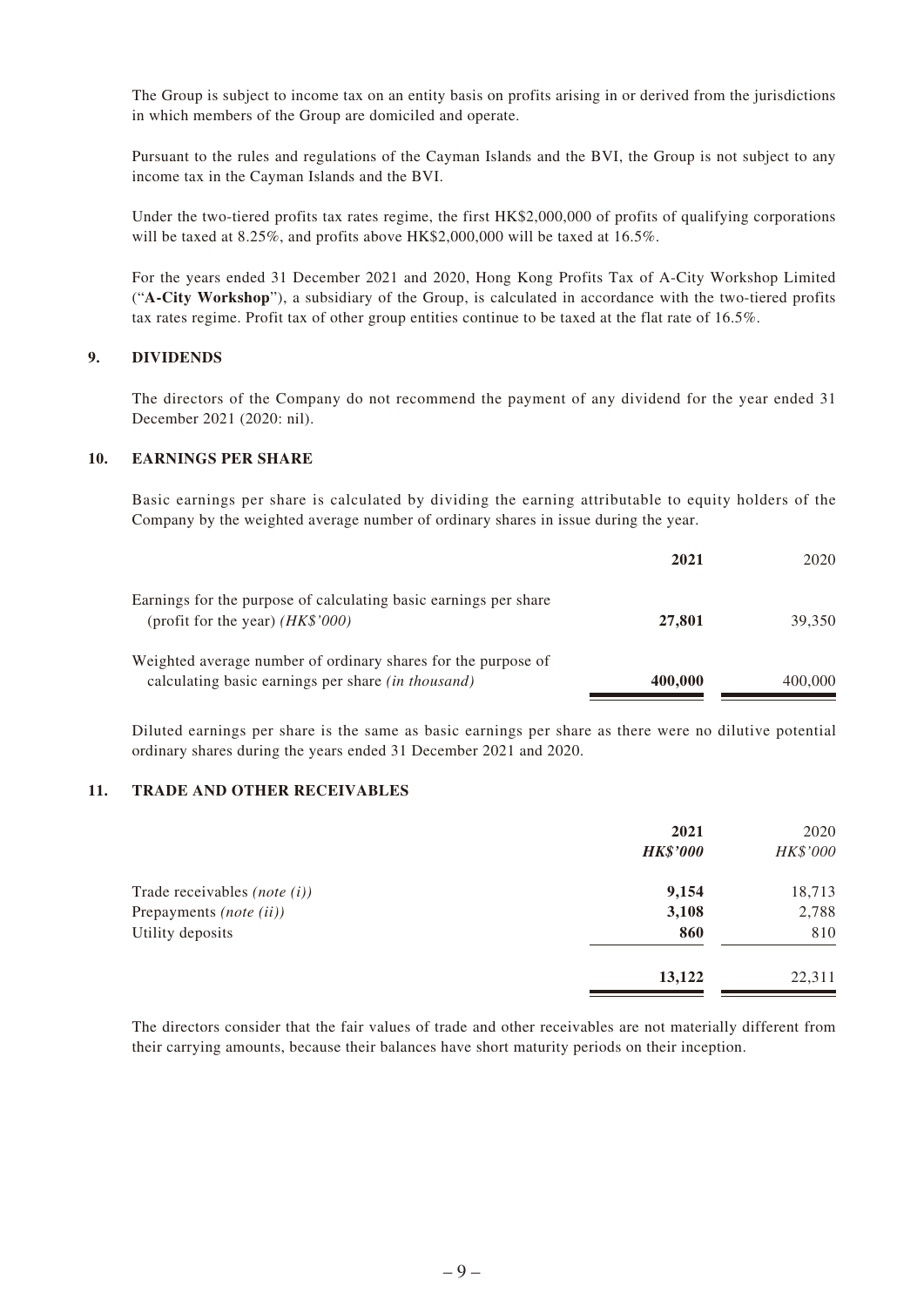#### *Notes:*

#### **(i) Trade receivables**

The Group grants credit terms to customers for a period of 30 to 60 days from the invoice date for trade receivables. For settlement of trade receivables from provision of undertaking slope works, the Group usually reaches an agreement on the term of each payment with the customer by taking into account of factors such as, among other things, the credit history of the customer, its liquidity position and the Group's working capital needs, which varies on a case-by-case basis that requires the judgement and experience of the management.

Based on the invoice date, the ageing analysis of the trade receivables is as follows:

|               | 2021            | 2020     |
|---------------|-----------------|----------|
|               | <b>HK\$'000</b> | HK\$'000 |
| $0 - 30$ days | 9,154           | 12,496   |
| $31-90$ days  |                 | 6,217    |
|               | 9,154           | 18,713   |

The Group applies the simplified approach to provide for ECLs prescribed by HKFRS 9 which permits the use of lifetime ECL provision for all trade receivables. As at 31 December 2021 and 2020, the ECL rates are close to be zero and therefore no provision have been made during the years ended 31 December 2021 and 2020.

#### **(ii) Prepayments**

As at 31 December 2021, prepayments mainly comprised of: (1) prepaid expenses for insurance covered in sites operation and machinery rentals expenses which amounted to HK\$2,707,000 (2020: HK\$1,701,000); (2) prepaid professional fee which amounted to HK\$261,000 (2020: HK\$213,000); and (3) prepaid Transfer of Listing and related expenses which amounted to nil (2020: HK\$851,000).

#### **12. CONTRACT ASSETS**

|                       | 2021<br><b>HK\$'000</b> | 2020<br>HK\$'000 |
|-----------------------|-------------------------|------------------|
| Unbilled revenue      | 34,311                  | 38,573           |
| Retention receivables | 16,368                  | 11,921           |
|                       | 50,679                  | 50,494           |

Contract assets represent the Group's right to considerations from customers for the provision of undertaking slope work, which arise when: (i) the Group completed the relevant services under such contracts but yet certified by the customers or their appointed architects, surveyors or other representatives; and (ii) the customers withhold certain certified amounts payable to the Group as retention money to secure the due performance of the contracts after the expiry of the defect liability period of construction projects. Any amount previously recognised as a contract asset is reclassified to trade receivables at the point at which it becomes unconditional and is invoiced to the customer. As at 31 December 2021 and 2020, the ECL rates are close to be zero and therefore no provision have been made during the years ended 31 December 2021 and 2020.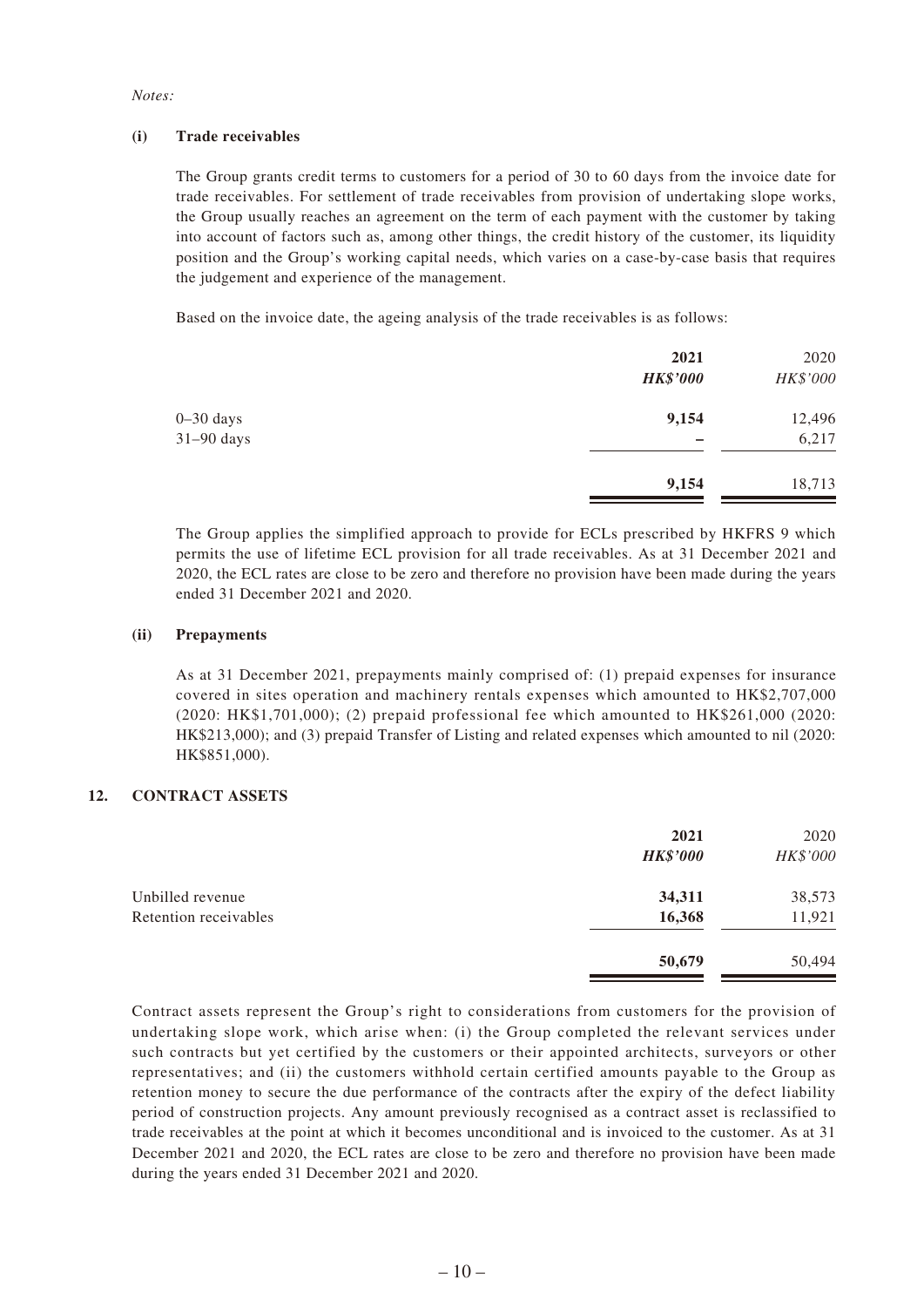Changes of contract assets during the year ended 31 December 2021 were mainly due to:

- (i) Changes in unbilled revenue as a result of number of contract works that the relevant services were completed and certified during the year;
- (ii) Changes in retention receivables as a result of an increase in number of ongoing and completed contracts under the defect liability period during the year; and
- (iii) Changes in performance bonds of an increase amounting HK\$5,000,000 paid to its customer to secure the due performance of construction projects and are recognised as retention receivables during the year ended 31 December 2021.

Movements in the contract assets balances during the years are as follows:

|                                                                                                | 2021<br><b>HK\$'000</b> | 2020<br><b>HK\$'000</b> |
|------------------------------------------------------------------------------------------------|-------------------------|-------------------------|
| Transfers from contract assets recognised at the beginning of the<br>year to trade receivables | 39,846                  | 18.622                  |

No contract liability was recognised as at both 31 December 2021 and 2020.

#### **13. TRADE AND OTHER PAYABLES**

|                                         | 2021            | 2020     |
|-----------------------------------------|-----------------|----------|
|                                         | <b>HK\$'000</b> | HK\$'000 |
| Trade payables $(note(i))$              | 26,475          | 28,324   |
| Accruals and other payables (note (ii)) | 4,223           | 2,300    |
| Deferred government grant               |                 | 738      |
|                                         | 30,698          | 31,362   |

#### *Notes:*

#### **(i) Trade payables**

The Group is granted by its suppliers a credit period ranging from 0 to 45 days. The ageing analysis of trade payables based on the invoice date is as follows:

|               | 2021<br><b>HK\$'000</b> | 2020<br>HK\$'000 |
|---------------|-------------------------|------------------|
| $0 - 30$ days | 26,403                  | 28,233           |
| $31-60$ days  | 53                      | -                |
| 91-365 days   |                         | 91               |
| Over 365 days | 19                      | -                |
|               | 26,475                  | 28,324           |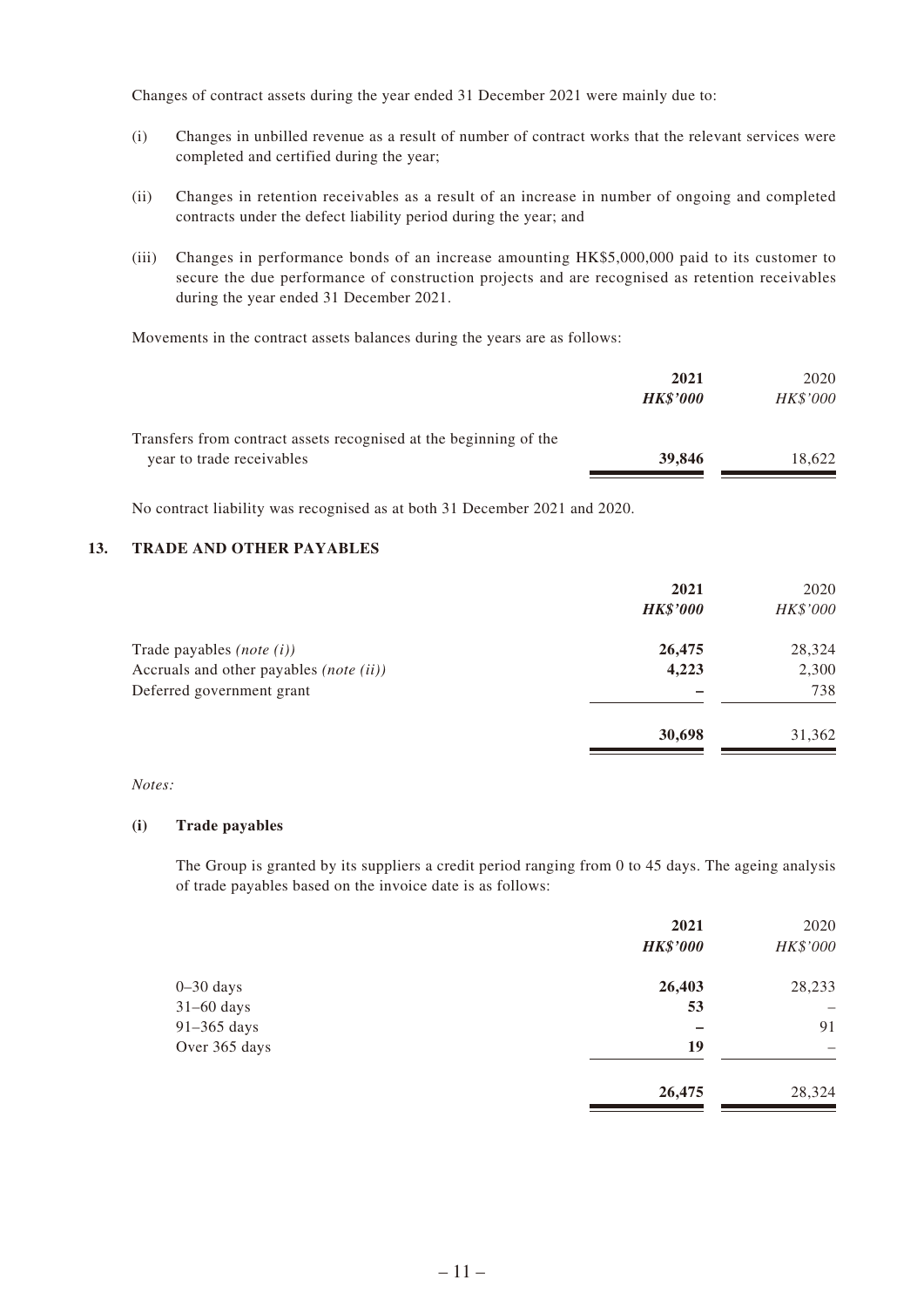#### **(ii) Accruals and other payables**

As at 31 December 2021, accruals and other payables mainly comprised of: (1) accrued Transfer of Listing and related expenses which amounted to HK\$2,618,000 (2020:HK\$464,000); (2) advance payment from customers which amounted to HK\$254,000 (2020: HK\$757,000); (3) other payable to subcontractor which amounted to HK\$340,000 (2020: HK\$379,000); and (4) accrued professional fee which amounted to HK\$866,000 (2020:HK\$700,000).

All amounts are short-term and hence, the carrying values of the Group's trade and other payables are considered to be a reasonable approximation of fair value.

#### **14. LEASE LIABILITIES**

The following table shows the remaining contractual maturities of the Group's lease liabilities:

|                                                                      | 2021<br><b>HK\$'000</b> | 2020<br>HK\$'000 |
|----------------------------------------------------------------------|-------------------------|------------------|
| Total minimum lease payments:                                        |                         |                  |
| Within one year                                                      | 184                     | 276              |
| After one year but within two years                                  |                         | 184              |
|                                                                      | 184                     | 460              |
| Less: Future finance charges on lease liabilities                    | (3)                     | (19)             |
| Present value of lease liabilities                                   | 181                     | 441              |
| Present value of minimum lease payments:                             |                         |                  |
| Within one year                                                      | 181                     | 260              |
| After one year but within two years                                  |                         | 181              |
|                                                                      | 181                     | 441              |
| Less: Portion due within one year included under current liabilities | (181)                   | (260)            |
| Portion due after one year included under non-current liabilities    |                         | 181              |

During the year ended 31 December 2021, the total cash outflows for the leases are approximately HK\$10,014,000 (2020: HK\$6,118,000).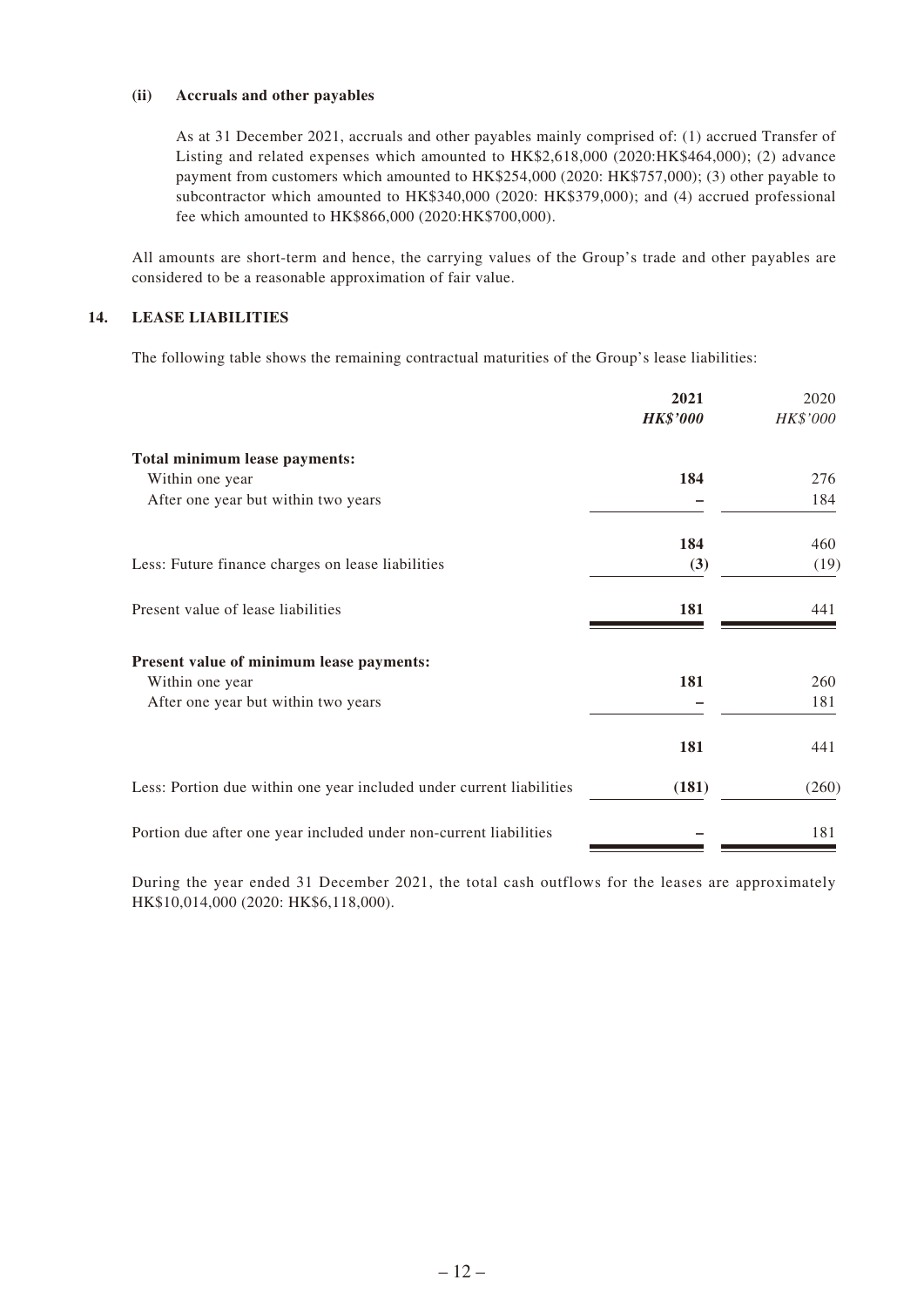#### **15. SHARE CAPITAL**

Movements of the authorised and issued share capital of the Company for the years ended 31 December 2021 and 2020 are as follows:

|                                   | Number of<br>shares | <b>HK\$'000</b> |
|-----------------------------------|---------------------|-----------------|
| Ordinary shares of HK\$0.01 each  |                     |                 |
| Authorised:                       |                     |                 |
| As at 31 December 2021 and 2020   | 1,000,000,000       | 10,000          |
| <b>Issued and fully paid:</b>     |                     |                 |
| As at 31 December 2021 and $2020$ | 400,000,000         | 4,000           |

#### **16. POTENTIAL LITIGATION**

As at 31 December 2021 and 2020, the Group has been involved in certain potential litigations and claims against the Group regarding the employees' compensation and common law personal injury claim. The Directors are of the opinion that the potential litigations and claims are not expected to have a material impact on the Group's consolidated financial statements, and the outcome for potential claims is uncertain. Accordingly, no provision has been made to the consolidated financial statements.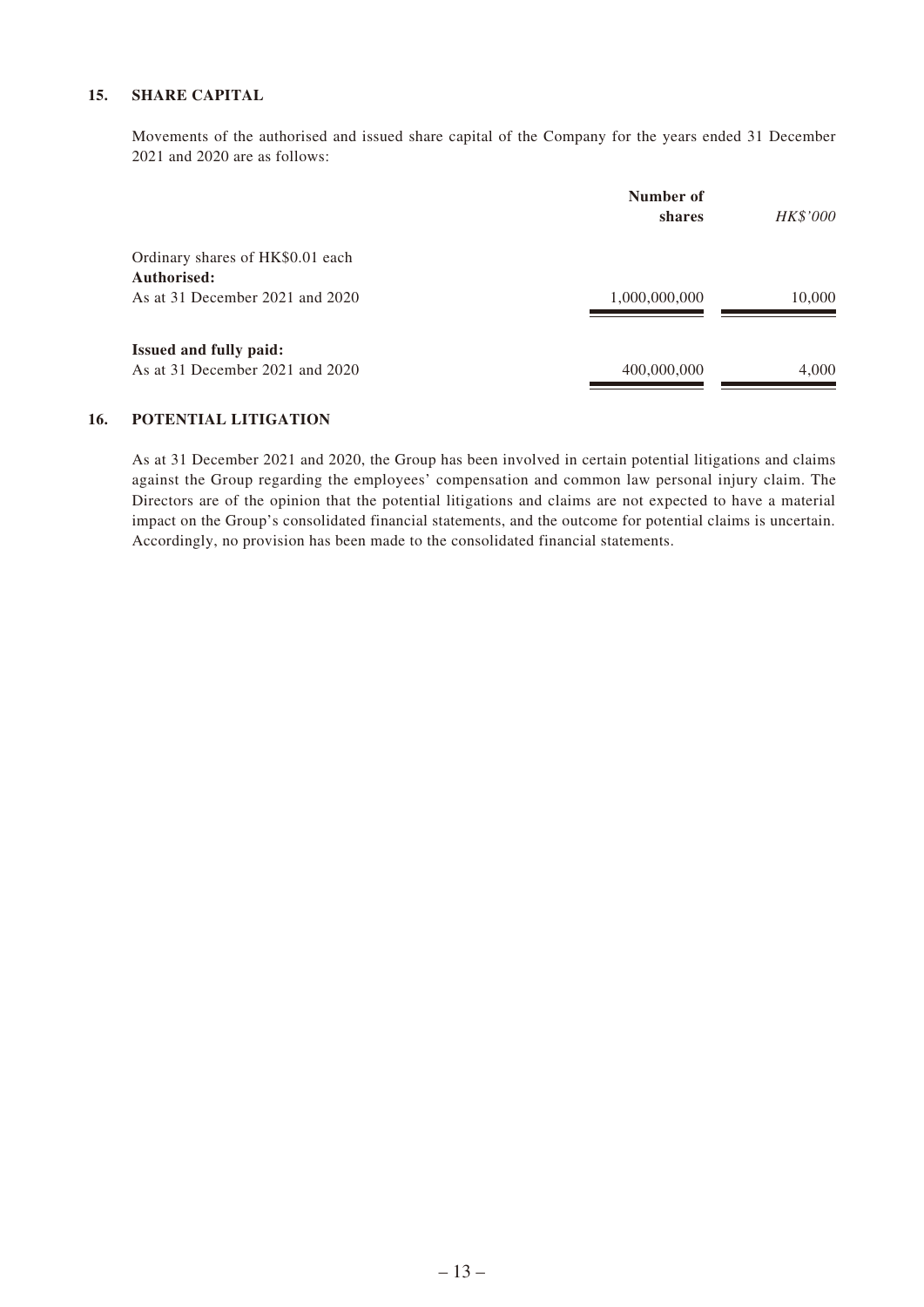### **MANAGEMENT'S DISCUSSION AND ANALYSIS**

### **CAPITAL MARKET REVIEW**

The ordinary shares of the Company (the "**Shares**") have been successfully transferred from the GEM to Main Board on 31 December 2021, which marked a significant milestone for the Group.

### **BUSINESS REVIEW**

The Group is a slope works contractor in Hong Kong. The slope works undertaken by the Group generally involve landslip preventive and remedial works for improving or maintaining the stability of slopes and/or retaining walls. The Group is experienced in undertaking different kinds of slope works which mainly comprise the following activities:

- (i) drilling and installation of soil nails;
- (ii) construction of retaining walls;
- (iii) installation of debris flow protection rigid barriers;
- (iv) construction of flexible barrier system;
- (v) installation of raking drains;
- (vi) installation of wire meshes and mats for erosion control;
- (vii) construction of concrete maintenance stairway/access; and

(viii) landscape softworks and establishment works.

A-City Workshop, the Group's principal operating subsidiary, has obtained the following registrations:

- (i) a probationary contractor on the List of Approved Specialist Contractors for Public Works maintained by the Development Bureau under the category of "Landslip preventive/remedial works to slopes/retaining walls" ("**Approved Specialist Contractor**");
- (ii) a Registered General Building Contractor under section 8A of the Buildings Ordinance;
- (iii) a Registered Specialist Contractor under the sub-register of "site formation works" under section 8A of the Buildings Ordinance;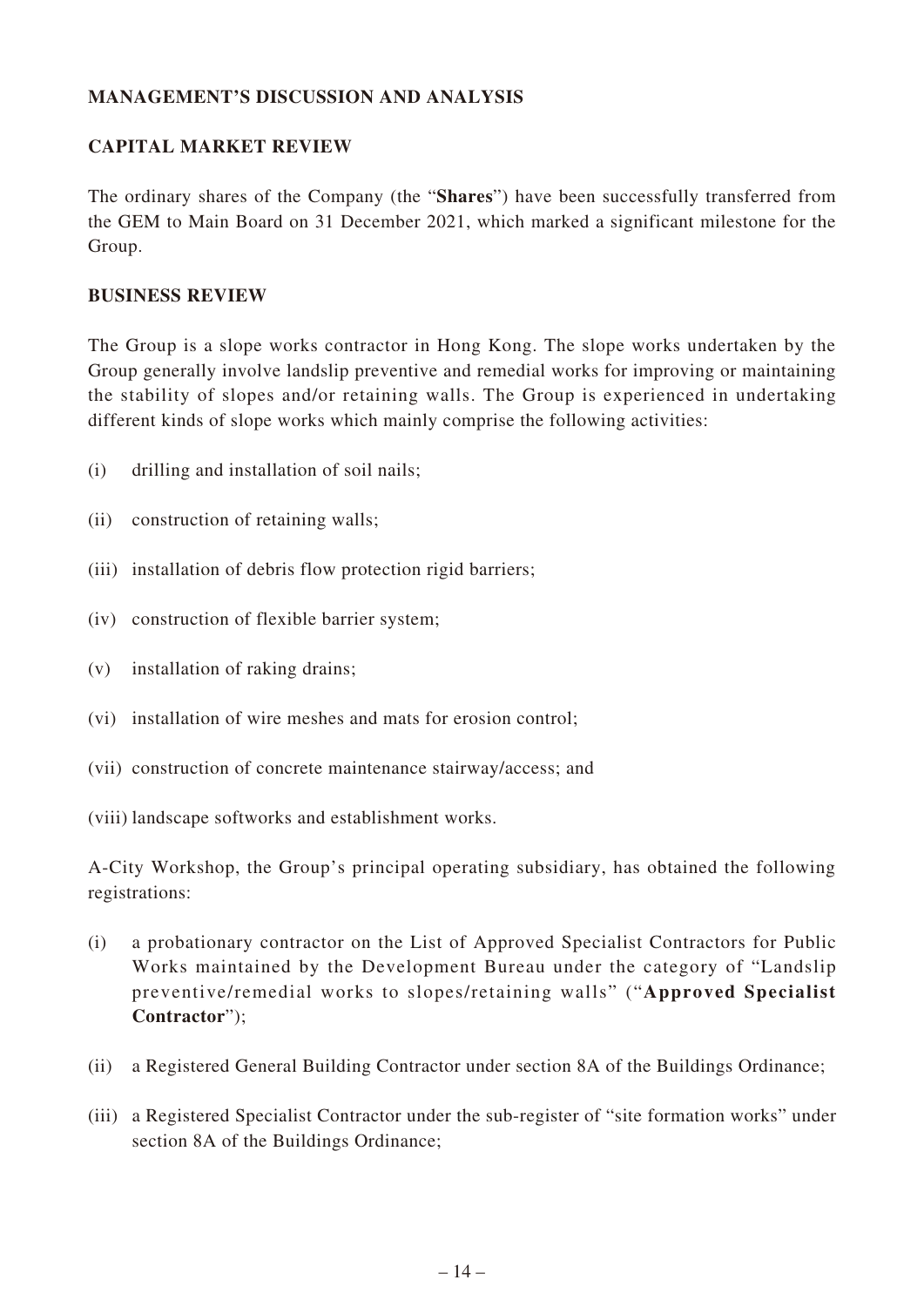- (iv) a Registered Specialist Trade Contractor for reinforcement bar fixing, concreting formwork and concreting under the Registered Specialist Trade Contractors Scheme of the Construction Industry Council; and
- (v) a Registered Subcontractor for earthwork and geotechnical works under Registered Specialist Trade Contractors Scheme of the Construction Industry Council.

During the year ended 31 December 2021, the Group undertook 39 contracts with an aggregate contract sum of approximately HK\$1,023.4 million in which the Group had completed 21 contracts with an aggregate contract sum of approximately HK\$548.2 million. As at 31 December 2021, the Group had 18 contracts in progress with an aggregate contract sum of approximately HK\$475.2 million. As at 31 December 2021, two contracts with aggregate contract sum of approximately HK\$168.4 million were not yet commenced their works.

### **PROSPECTS/BUSINESS OUTLOOK**

In 2021, the number of cases of COVID-19 in Hong Kong has remained relatively stable and the slope works industry has been recovering from the impact of COVID-19. The Civil Engineering and Development Department (the "**CEDD**") continued the Landslip Prevention and Mitigation Programme ("**LPMitP**") to upgrade government man-made slopes, mitigate landslide hazards and conduct safety screenings. Under the LPMitP, 176 man-made slopes were upgrade in 2021, representing an increase of 6.0% from 166 slopes in 2020. As put forward in the Hong Kong 2022–2023 Budget by the government of Hong Kong (the "**Government**"), the financial provision on slope safety and geotechnical standards has increased from HK\$416.9 million to HK\$432.5 million during 2019/20 to 2022/23. The Government estimated that the expenditure for landslip prevention and mitigation will continue to reach HK\$1.1 billion in 2022.

The Group is a slope works contractor in Hong Kong. The Group has commenced its business in 2013 and mainly undertook slope works in the role of subcontractor through A-City Workshop, the Group's principal operating subsidiary. The slope works undertaken by the Group generally involve landslip preventive and remedial works for improving or maintaining the stability of slopes and/or retaining walls. In 2021, the Group was engaged in both public and private sector projects and the majority of the Group's revenue was derived from public projects. In 2021, the slope works industry in Hong Kong was recovering from the impact of COVID-19 outbreak. The Group has continued to maintain healthy growth in revenue and gross profit despite unfavorable economic environment.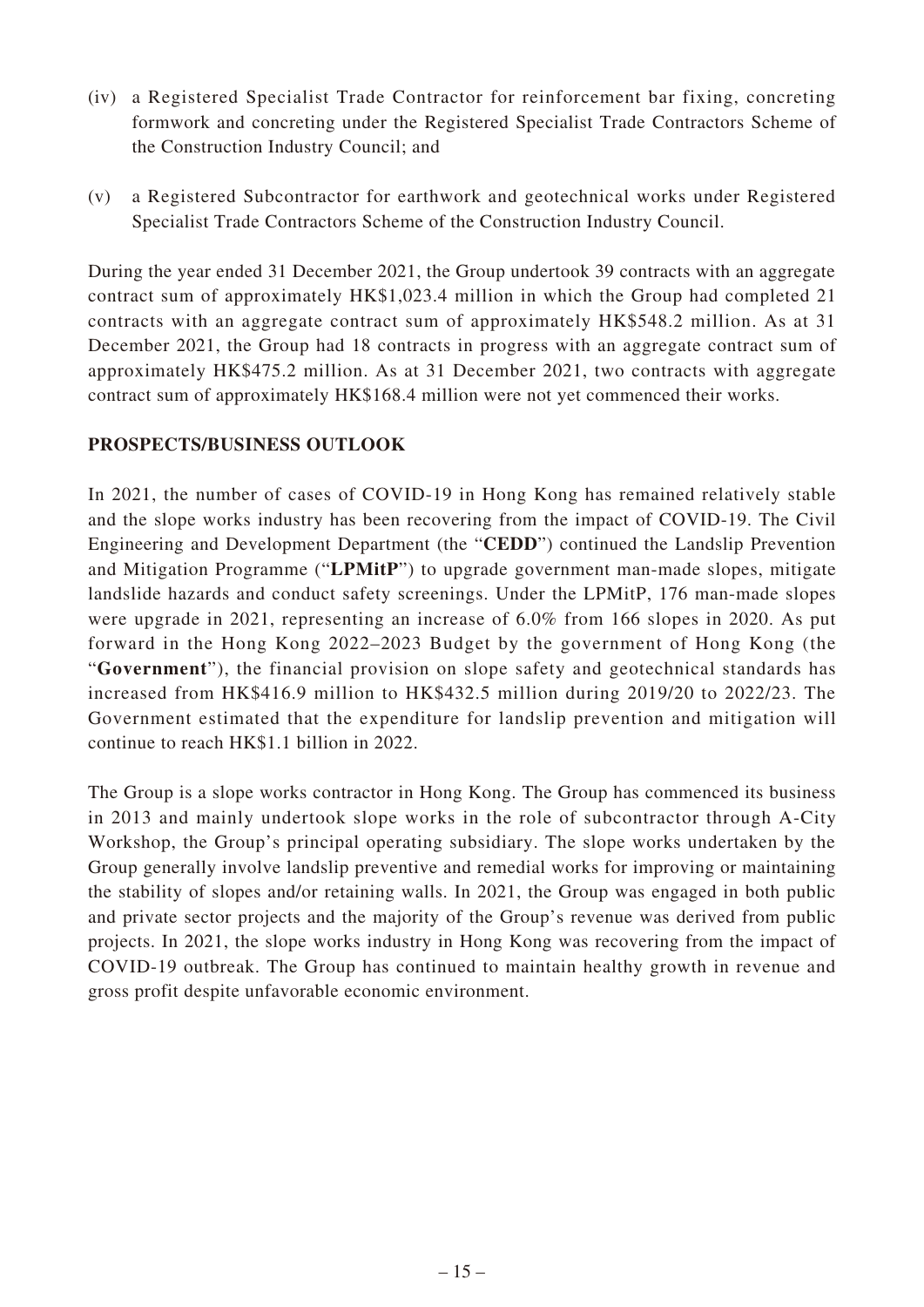Despite the increasing public health awareness, vaccination programme and enhanced social distancing measures, Hong Kong has recorded the fifth wave of outbreak of COVID-19 attributable to the SARS-CoV-2 Omicron variant since January 2022. The daily number of confirmed cases reached over 50,000 in late-February/early-March 2022. On 5 January 2022, the Government announced measures to tighten social distancing in view of the development of the fifth wave of outbreak. In early February 2022, the Government further announced that aside from staff providing emergency and essential public services, all government employees would be arranged to work from home ("**WFH Policy**"). The Directors consider that the WFH Policy has an adverse impact on the public sector of construction industry According to the press release of the Hong Kong Construction Association dated 6 March 2022, the WFH Policy has caused significantly delays in the certification process by architects, surveyors or other representatives of the Government. The WFH Policy also impeded the approval of billing process by the Government and affect the cash flow of construction contractors. Further, a significant number of workers had contracted COVID-19 or were required to be quarantined, resulting in severe labor shortage. The labor crunch has given rise to widespread delays in project schedule. Moreover, in light of tightening of the cross-border quarantine requirements and increasing number of truck drivers being tested positive for COVID-19, contractors have experienced disruption in supply of raw materials. There has been a reduction in supply of raw materials, including gravel, concrete blocks and wood, resulting in a short term surge in price of raw materials. Some contractors were forced to suspend their business operations temporarily consequential to the shortage of manpower and supply chain disruption.

As such, the Directors consider that projects' progress or tendering process has been hampered by the pandemic. The Group's business operation has also been impeded by the fifth wave of outbreak of COVID-19. A number of the Group's employees have been tested positive for COVID-19 in the first quarter of 2022. Coupled with the increasing difficulty in hiring construction workers out of their fear of being infected with COVID-19, the Group experienced labour shortage and slowdown of the work progress of projects. Moreover, there have been occasions where the operation of the relevant sites had to be suspended temporarily for disinfection, which resulted in certain disruptions to the project schedule. Further, the Group also experienced delay in the commencement of a project. The Group is prepared for a big challenging times in 2022. It is generally expected that the fifth wave of outbreak will continue at least until the second quarter of 2022 and the business condition will gradually improve. Under an improved economic condition, the Group believes that a recovery in economic activities, together with favourable government policies, should ramp up the demand of slope works and offer plenty of opportunities for the Group to capture. The Directors are cautious on the Group's business outlook in 2022.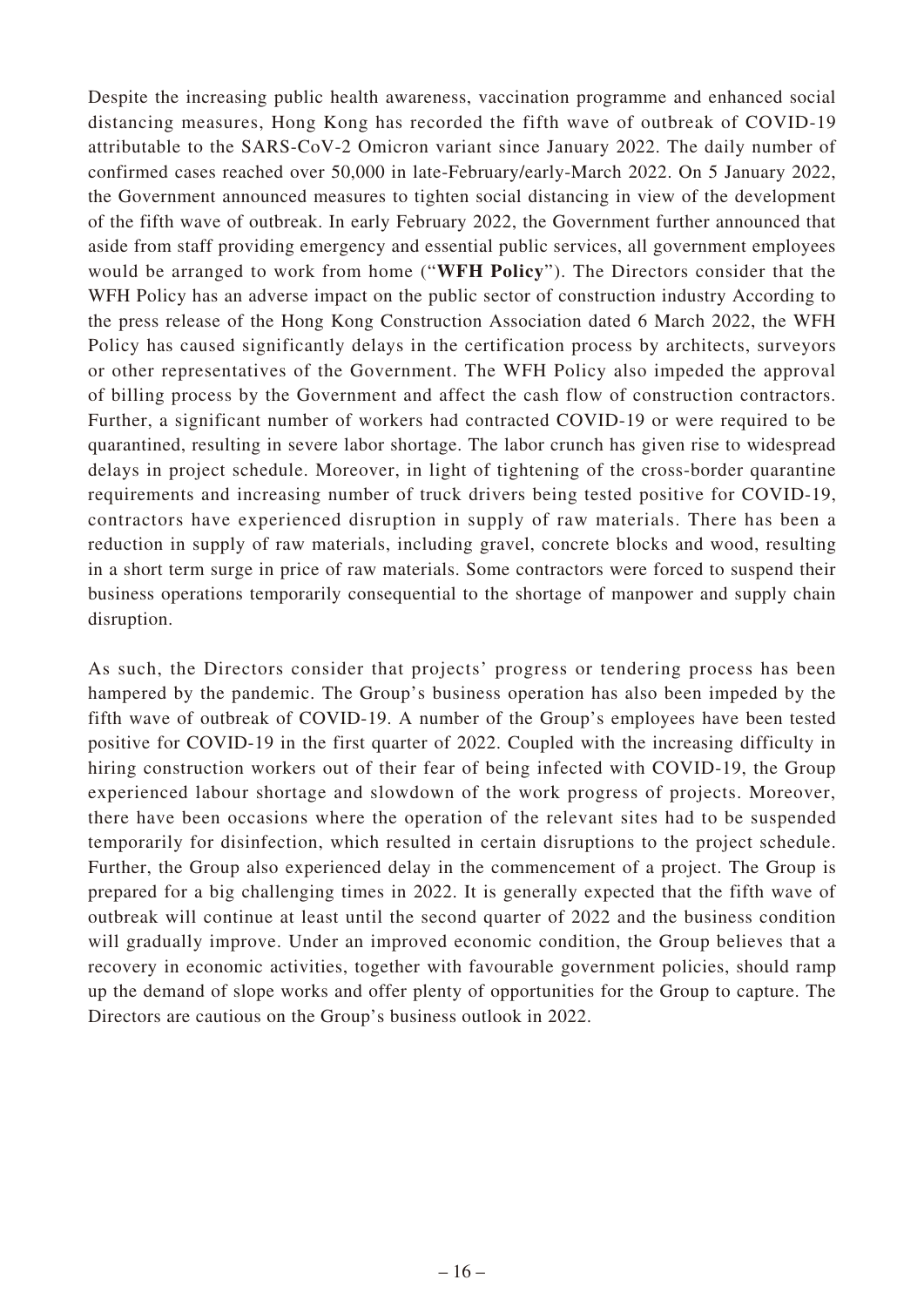### **FINANCIAL REVIEW**

### **Revenue**

The Group's revenue increased from approximately HK\$276.0 million for the year ended 31 December 2020 to approximately HK\$293.9 million for the year ended 31 December 2021, representing an increase of approximately 6.5% or approximately HK\$17.9 million. The Group's revenue increased primarily due to the increase in the number of projects with revenue contributed to the Group during the year ended 31 December 2021 and an increase in the Group revenue derived from relatively larger scale projects. They are illustrated in the tables below:

Number of projects with revenue contributions:

|                                           | 2021 | 2020 |
|-------------------------------------------|------|------|
| Public sector projects                    | 19   | 16   |
| Private sector projects                   | 20   | 12   |
| Total                                     | 39   | 28   |
|                                           | 2021 | 2020 |
| Revenue recognised:                       |      |      |
| HK\$10.0 million or above                 | 10   | 9    |
| HK\$5.0 million to below HK\$10.0 million | 4    | 1    |
| HK\$1.0 million to below HK\$5.0 million  | 10   | 8    |
| Below HK\$1.0 million                     | 15   | 10   |
| Total                                     | 39   | 28   |

### **Cost of Services**

Cost of services increased by approximately HK\$15.8 million, or 7.0%, from approximately HK\$224.4 million for the year ended 31 December 2020 to approximately HK\$240.2 million for the year ended 31 December 2021. Such increase in cost of services was generally in line with the increase in revenue.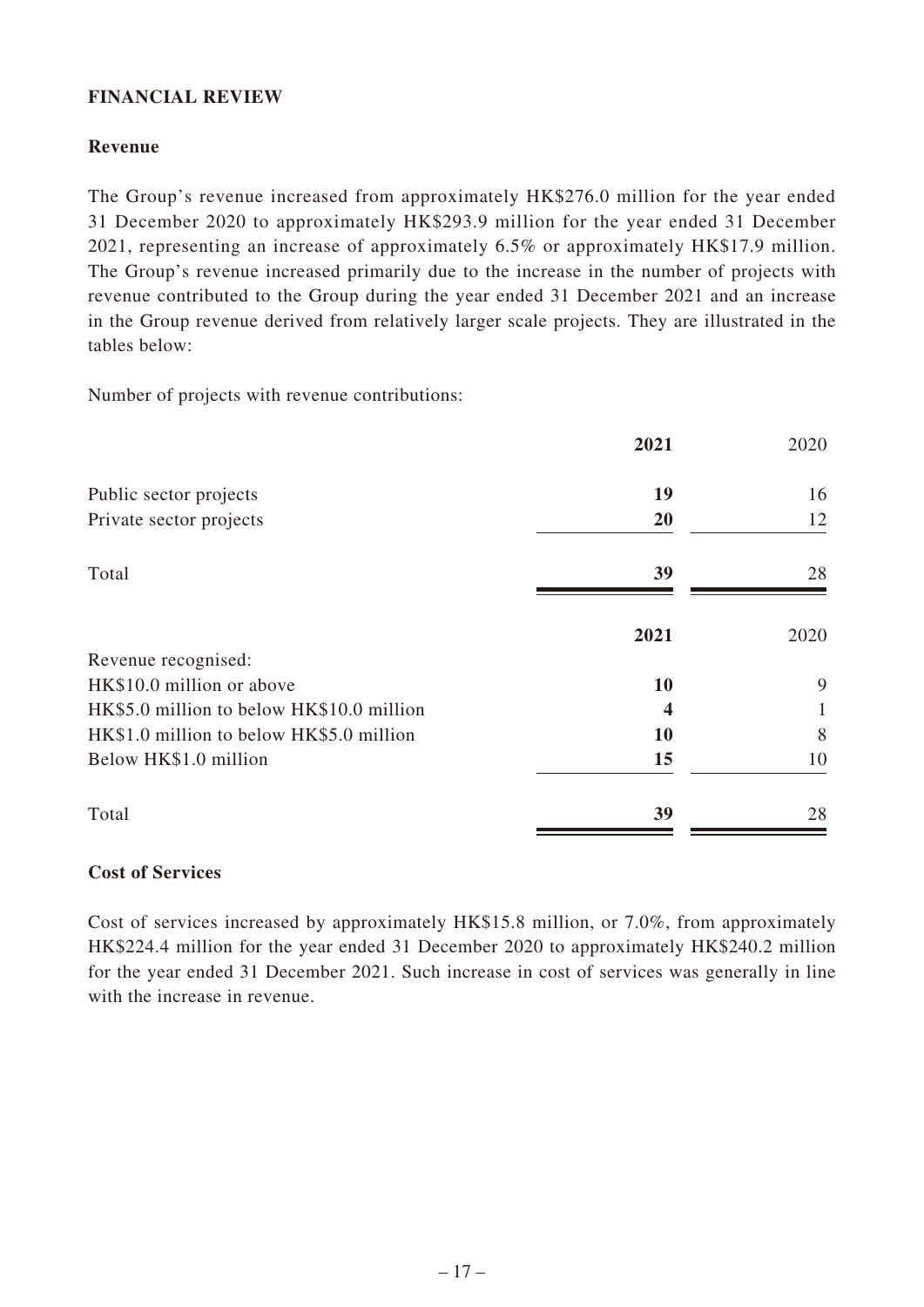### **Gross Profit and Gross Profit Margin**

Gross profit increased by approximately HK\$2.1 million, or 4.2%, from approximately HK\$51.6 million for the year ended 31 December 2020 to approximately HK\$53.7 million for the year ended 31 December 2021. Gross profit margin remained broadly stable at approximately 18.3% for the year ended 31 December 2021 as compared to approximately 18.7% for the year ended 31 December 2020.

### **Other Income, Gains and Losses, Net**

Other income, gains and losses, net decreased by approximately HK\$2.6 million from approximately HK\$4.8 million for the year ended 31 December 2020 to approximately of HK\$2.2 million for the year ended 31 December 2021. Such decrease was primarily attributable to the decrease in the government grants received by our Group of approximately HK\$3.0 million in relation to Anti-epidemic Fund during the year ended 31 December 2021.

### **Administrative Expenses**

Administrative expenses remained broadly stable at approximately HK\$8.9 million for the year ended 31 December 2021 as compared to approximately HK\$8.7 million for the year ended 31 December 2020.

### **Transfer of Listing and Related Expenses**

The Transfer of Listing and related expenses increased significantly by approximately HK\$10.4 million from approximately HK\$1.4 million for the year ended 31 December 2020 to approximately HK\$11.8 million for the year ended 31 December 2021. The increase in Transfer of Listing and related expenses was attributable to the increase in spending on the professional fee for the Transfer of the Listing of the Company's shares from the GEM to the Main Board of Stock Exchange during the year 31 December 2021.

### **Finance Costs**

The finance costs remained broadly stable at approximately HK\$16,000 for the year ended 31 December 2021 as compared to approximately HK\$15,000 for the year ended 31 December 2020.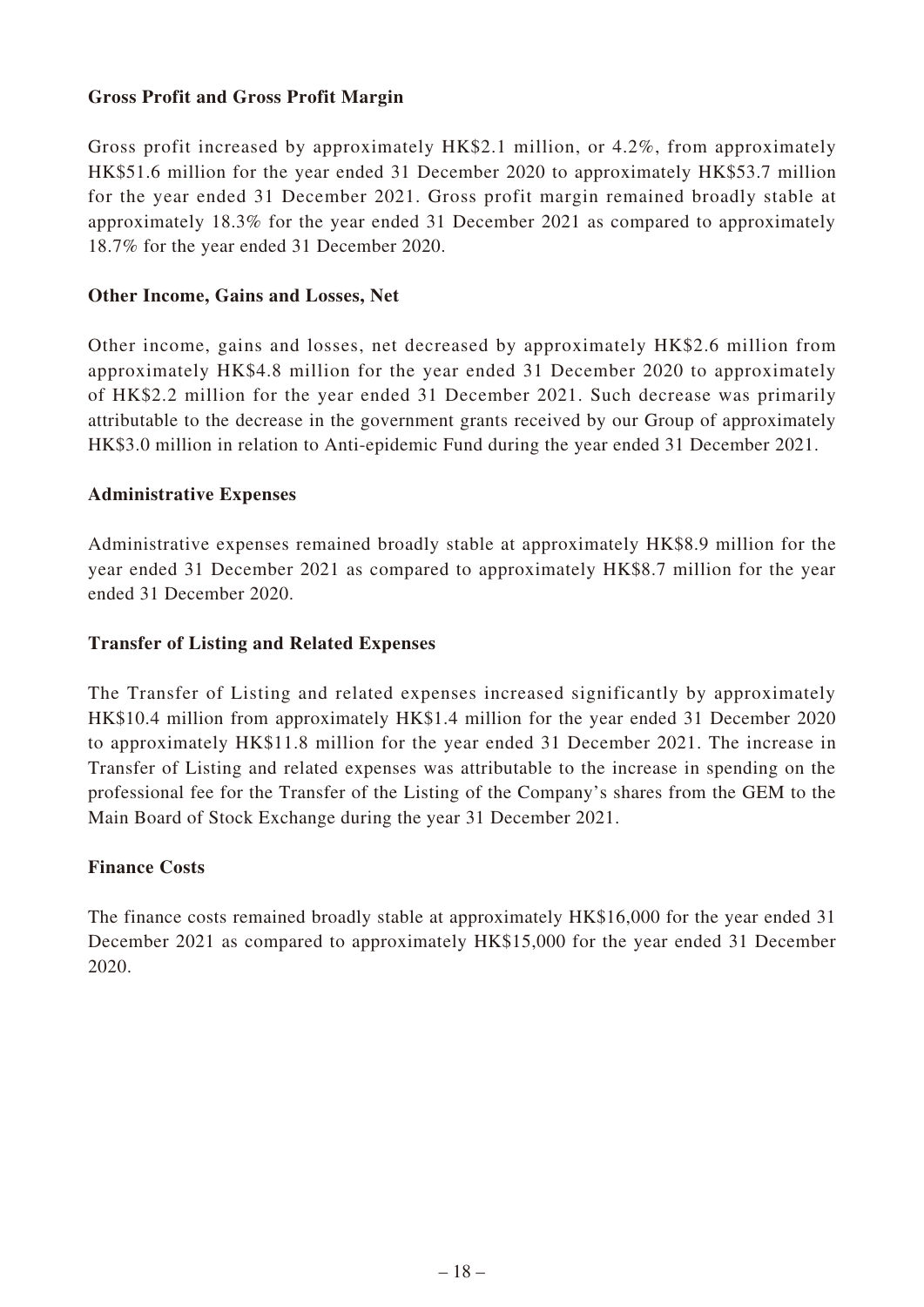### **Income Tax Expenses**

The Group's income tax expenses increased from approximately HK\$6.9 million for the year ended 31 December 2020 to approximately HK\$7.5 million for the year ended 31 December 2021, representing an increase of approximately HK\$0.6 million or 8.1%. Such increase was primarily driven by the increase of the Group's adjusted profit before income tax (excluding Transfer of Listing and related expenses and government grants received from the Antiepidemic fund) as a result of the increase in revenue and gross profit.

#### **Profit and Total Comprehensive Income for the Year**

Profit and total comprehensive income for the year ended 31 December 2021 amounted to approximately HK\$27.8 million, decreased significantly by approximately HK\$11.5 million or 29.3% as compared with HK\$39.4 million for the year ended 31 December 2020. Such significant decrease was mainly attributable to the increase in Transfer of Listing and related expenses and the decrease in the government grants in relation to Anti-epidemic Fund.

Adjusted profit and total comprehensive income (excluding Transfer of Listing and related expenses and the government grants in relation to Anti-epidemic Fund) for the year ended 31 December 2021 amounted to approximately HK\$38.3 million, increased by approximately HK\$1.9 million or 5.1% as compared with HK\$36.5 million for the year ended 31 December 2020.

### **Capital Commitments and Contingent Liabilities**

As at 31 December 2021, the Group had no material capital commitments or contingent liabilities.

### **Pledge of Assets**

As at 31 December 2021, the Group did not have any pledge of assets.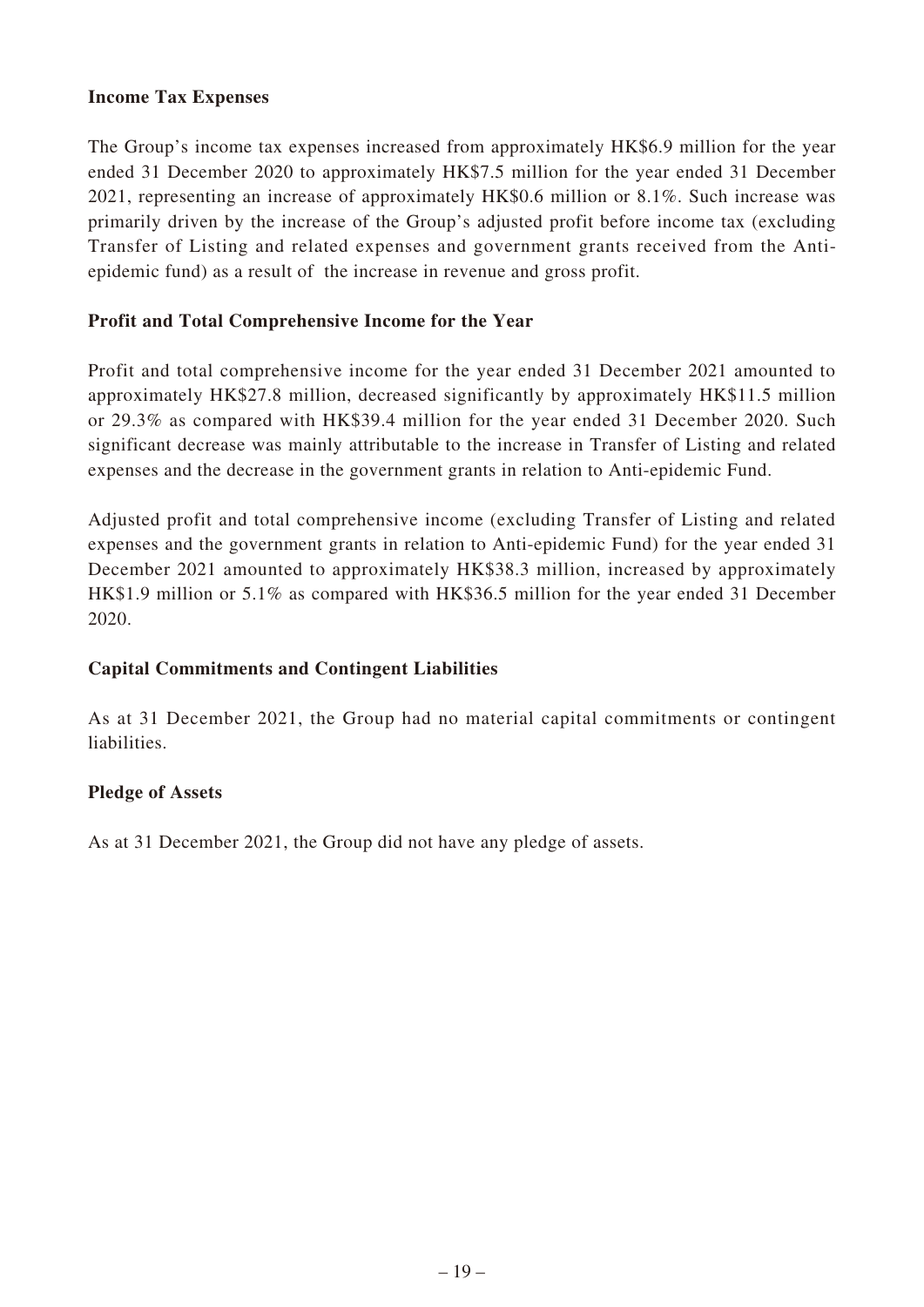# **LIQUIDITY AND FINANCIAL RESOURCES**

# **Treasury Policy**

The Group has adopted a prudent financial management approach towards its treasury policy. The Board closely monitors the Group's liquidity position to ensure that the liquidity structure of the Group's assets, liabilities, and other commitments can meet its funding requirements all the time.

The Group maintained a sound financial position during the year ended 31 December 2021. As at 31 December 2021, the Group had cash and bank balances of approximately HK\$119.4 million (as at 31 December 2020: approximately HK\$83.5 million), increased by approximately HK\$35.9 million, or 43.0%, which was mainly attributable to cash generated from operations.

### **Gearing ratio**

The Group's gearing ratio (dividing lease liabilities by equity attributable to equity holders of the Company at year end date) decreased from approximately 0.3% as at 31 December 2020 to approximately 0.1% as at 31 December 2021. The decrease was mainly due to the increase in equity attributable to equity holders of the Company.

### **Current ratio**

As at 31 December 2021, the Group had net current assets of approximately HK\$151.3 million, representing a significant increase of approximately HK\$28.7 million as compared to that of approximately HK\$122.6 million as at 31 December 2020. The Group's current ratio increased from approximately 4.6 times as at 31 December 2020 to approximately 5.7 times as at 31 December 2021.

### **Foreign Exchange Risk**

The Group has a minimal exposure to foreign currency risk as most of the business transactions and assets and liabilities of the Group are principally denominated in Hong Kong Dollar. As such, the Directors consider the Group's risk in foreign exchange is insignificant and no foreign exchange hedging was conducted by the Group during the year ended 31 December 2021.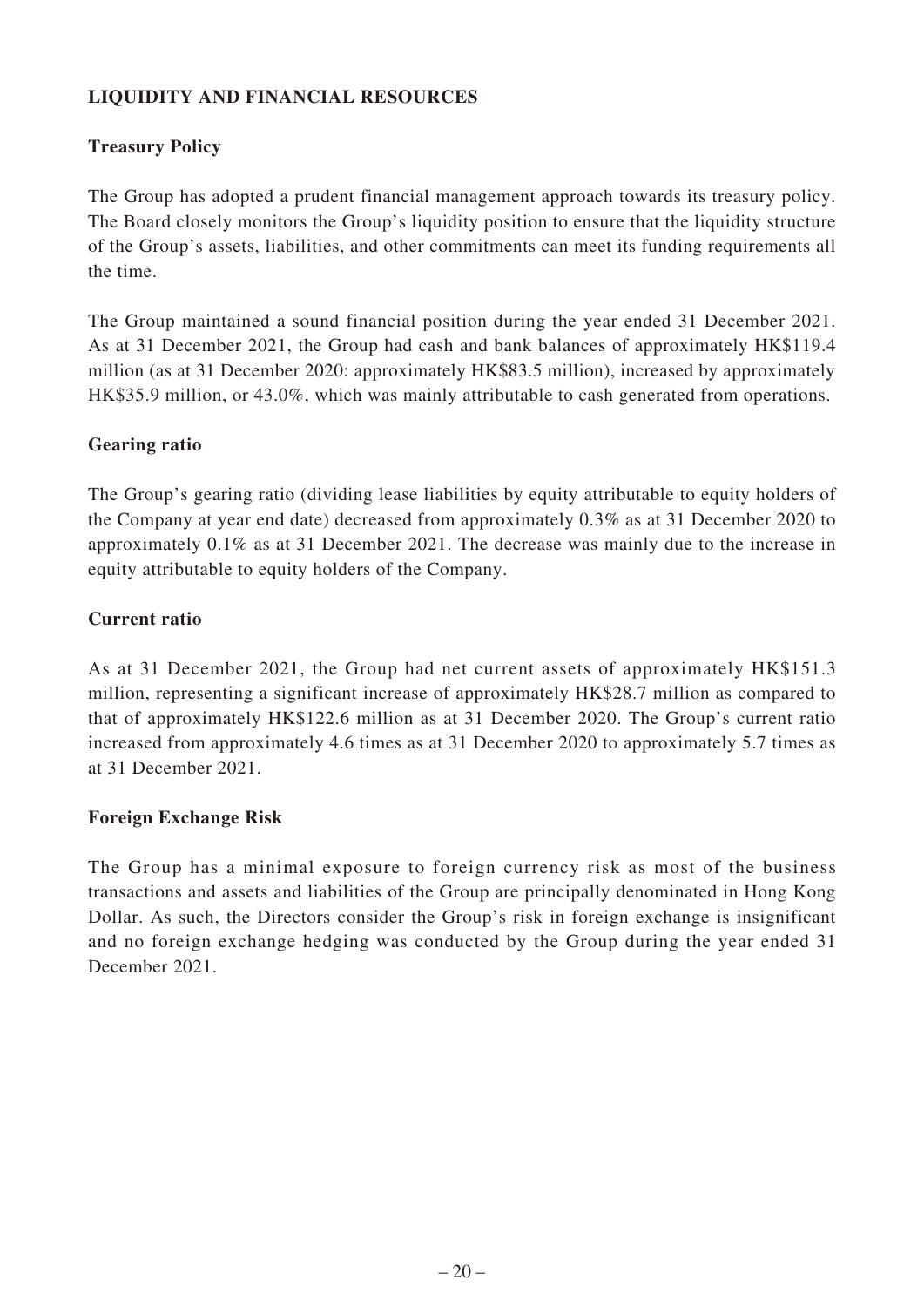### **EMPLOYEES AND REMUNERATION POLICIES**

As at 31 December 2021, the Group had 212 employees (2020: 224 employees) excluding the Directors. Total staff costs excluding Directors' remuneration amounted to approximately HK\$69.0 million for the year ended 31 December 2021 (2020: HK\$75.0 million). The remuneration packages the Group offers to its employees include salary and discretionary bonuses. The Group's remuneration policies are in line with the prevailing market practices and the staff remuneration is determined on the basis of the performance and experience of each individual employee.

### **DIVIDEND**

The Board does not recommend the payment of any dividend for the year ended 31 December 2021 (2020: nil).

### **USE OF PROCEEDS**

The shares were listed on the GEM of the Stock Exchange on the Listing Date. A total of 100,000,000 new shares with nominal value of HK\$0.01 each of the Company were issued at HK\$0.6 per share for a total of approximately HK\$60.0 million. The net proceeds raised from the issue of new shares of the Company, after deduction of the professional fees, underwriting commissions and other fees payable by the Company in connection with the GEM listing, were approximately HK\$37.1 million. All the proceeds from the GEM listing was fully utilised by 30 June 2021.

### **CAPITAL EXPENDITURE**

During the year ended 31 December 2021, the Group invested approximately HK\$0.9 million on the acquisition of property, plant and equipment. Capital expenditure was principally funded by internal resources.

# **SIGNIFICANT INVESTMENT HELD**

During the year ended 31 December 2021, the Group did not hold any significant investments.

# **MATERIAL ACQUISITIONS AND DISPOSALS OF SUBSIDIARIES AND ASSOCIATED COMPANIES**

During the year ended 31 December 2021 and up to the date of this announcement, the Group did not have any material acquisitions nor disposals of subsidiaries and associated companies.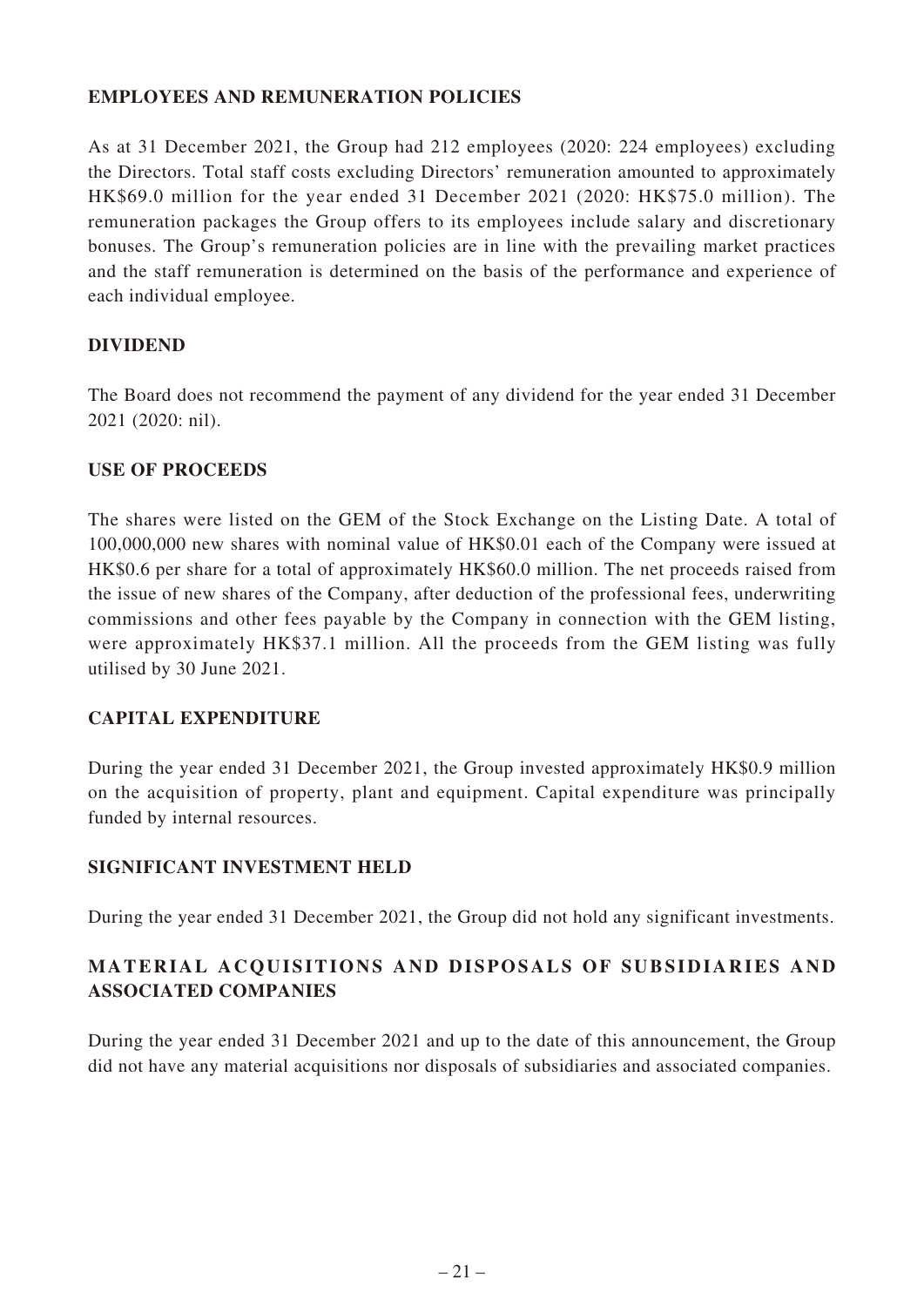### **FUTURE PLANS FOR MATERIAL INVESTMENTS OR CAPITAL ASSETS**

The Group does not have any other plans for material investments or capital assets.

### **CAPITAL STRUCTURE**

As at 31 December 2021, the Company's issued capital was HK\$4,000,000 and the number of its issued ordinary shares was 400,000,000 of HK\$0.01 each. As at the date of this announcement, the capital structure of the Company comprised mainly issued share capital and reserves.

### **SIGNIFICANT EVENT AFTER THE REPORTING PERIOD**

At the beginning of the year 2022, the fifth wave of outbreak of COVID-19 attributable to the SARS-CoV-2 Omicron variant has brought impact on the public sector of construction industry. The Group's business operation has also been impeded by the fifth wave of outbreak of COVID-19. However, the Directors believe that a recovery in economic activities, together with favourable government policies, should ramp up the demand of slope works and offer plenty of opportunities for the Group to capture. The Directors are cautious on the Group's business outlook in 2022.

Save as disclosed above, there was no other significant events relevant to the business or financial performance of the Group that come to the attention of the Directors.

### **CORPORATE GOVERNANCE PRACTICES**

The Company is committed to achieving high standards of corporate governance. The Directors believe that sound and reasonable corporate governance practices are essential in providing a framework for the Company to safeguard the interests of shareholders, enhance corporate value, formulate its business strategies and policies, and enhance its transparency and accountability.

The Company has adopted the principles and code provisions as set out in the corporate governance ("**CG Code**") contained in Appendix 15 of the Rules Governing the Listing of Securities on the GEM of the Stock Exchange (the "**GEM Listing Rules**") when the Company is listed on the GEM of the Stock Exchange and Appendix 14 of Listing Rules when the Company is listed on Main Board of the Stock Exchange, as the basis of the Company's corporate governance practices.

The CG Code has been applicable to the Company with effect from the Listing Date. The Board is of the view that during the year ended 31 December 2021 and up to the date of this announcement, the Company has complied with all applicable code provisions as set out in the CG Code.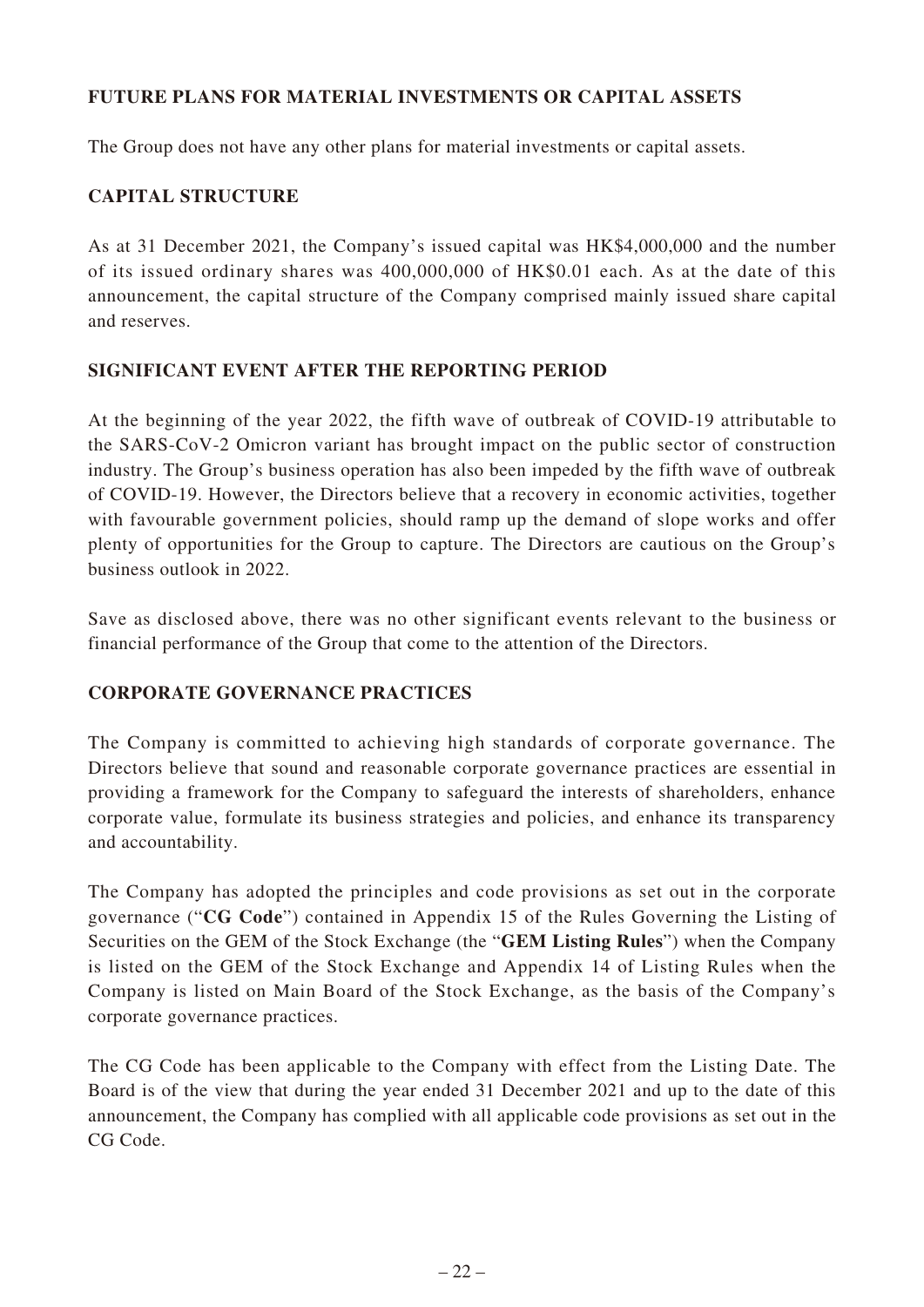### **DIRECTORS' INTERESTS IN COMPETING BUSINESS**

During the year ended 31 December 2021 and up to the date of this announcement, none of the Directors, the Controlling Shareholders and the substantial shareholders of the Company or their respective close associates (as defined under both Listing Rules and the GEM Listing Rules) had any business or interests in a business that competes or may compete, either directly or indirectly, with the business of the Group and any other conflicts of interest which any such person has or may have with the Group. The independent non-executive Directors confirmed that the internal control measures in relation to managing actual or potential conflict of interest of the Group have been properly implemented.

# **COMPLIANCE WITH THE MODEL CODE FOR SECURITIES TRANSACTIONS BY DIRECTORS OF LISTED ISSUERS**

The Company has adopted the Model Code for Securities Transactions by Directors of Listed Issuers (the "**Model Code**") as set out in Appendix 10 to the Listing Rules as a code of conduct of the Company for Directors' securities transactions. Having made specific enquiries with the Directors, all of the Directors have confirmed that they have complied with the requirements of the Model Code during the year ended 31 December 2021 and up to the date of announcement.

### **PURCHASE, SALE OR REDEMPTION OF THE COMPANY'S LISTED SECURITIES**

During the year ended 31 December 2021, neither the Company nor any of its subsidiaries purchased, sold or redeemed any of the listed securities of the Company.

### **SHARE OPTION SCHEME**

The Company has conditionally adopted a share option scheme (the "**Share Option Scheme**") on 25 November 2019. No share option has been granted under the Share Option Scheme since its adoption. Accordingly, as at the date of this announcement, there was no share option outstanding under the Share Option Scheme.

### **INTERESTS OF THE COMPLIANCE ADVISER**

Pursuant to Rule 6A.19 of the GEM Listing Rule, the Company has appointed Grande Capital Limited as the independent compliance adviser (the "**Compliance Adviser**") on an ongoing basis for consultation on compliance with the GEM Listing Rules. As at 31 December 2021, as informed by the Compliance Adviser, save for the compliance adviser's agreement entered into between the Company and the Compliance Adviser dated 25 March 2019 and the financial adviser agreement in respect of Transfer of Listing dated 8 December 2020, neither the Compliance Adviser nor any of its directors, employees or close associates (as defined under the GEM Listing Rules) had any interests in the Group which is required to be notified to the Company pursuant to the Listing Rules.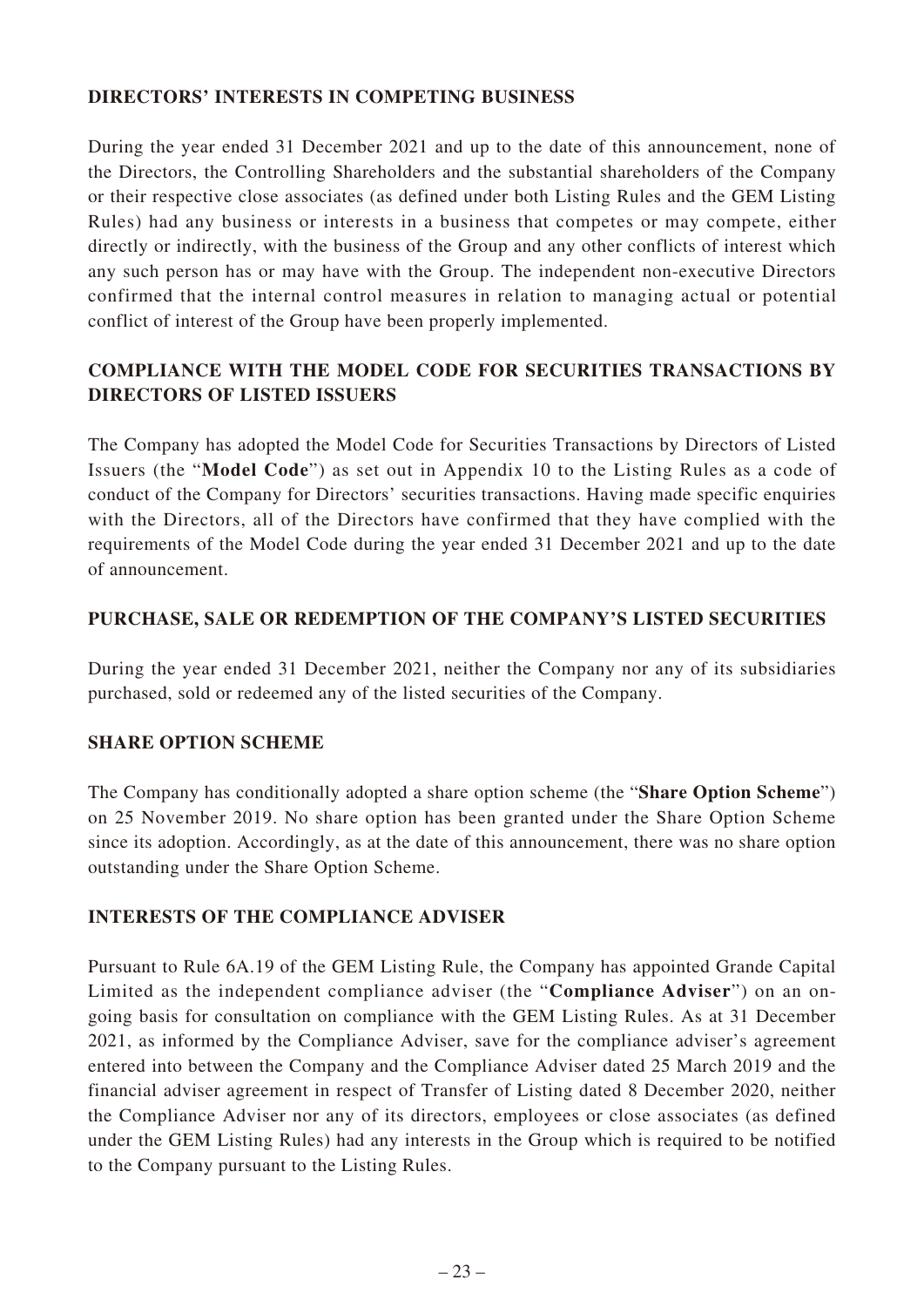### **SUFFICIENCY OF PUBLIC FLOAT**

Based on the information that is publicly available to the Company and within the knowledge of the Directors, the Directors confirmed that the Company has maintained a sufficient level of public float for its shares as required under the Listing Rules during the year ended 31 December 2021 and up to the date of this announcement.

### **CLOSURE OF THE REGISTER OF MEMBERS OF SHARES**

To be eligible to attend and vote in the forthcoming annual general meeting, the register of members of the Company will be closed from Tuesday, 17 May 2022 to Friday, 20 May 2022 (both dates inclusive) during which period no transfer of shares will be registered. To be qualified for attending and voting at the forthcoming annual general meeting, all share transfer documents must be lodged with Boardroom Share Registrars (HK) Limited, the Company's share registrar in Hong Kong, at 2103B, 21/F, 148 Electric Road, North Point, Hong Kong, for registration no later than 4:30 p.m. on Monday, 16 May 2022.

### **AUDIT COMMITTEE**

As at the date of this announcement, the audit committee consists of four members, namely, Mr. Tso Ping Cheong Brian, Ms. Chiao Siu Ling, Mr. Kwong Che Sing and Mr. Ling Siu Tsang. Mr. Tso Ping Cheong Brian is the chairman of the audit committee. The annual results of the Group for the year ended 31 December 2021 have been reviewed by the audit committee of the Company and opined that the applicable accounting standard and requirements have been complied with and adequate disclosures have been made.

### **SCOPE OF WORK OF THE AUDITOR**

The figures in respect of the preliminary announcement of the Group's results for the year ended 31 December 2021 have been agreed by the Company's auditor, Grant Thornton Hong Kong Limited ("**Grant Thornton**"), to the amounts set out in the Group's audited consolidated financial statements for the year ended 31 December 2021. The work performed by Grant Thornton in this respect did not constitute an assurance engagement in accordance with Hong Kong Standards on Auditing, Hong Kong Standards on Review Engagements of Hong Kong Standards on Assurance Engagements issued by the Hong Kong Institute of Certified Public Accountants and consequently no assurance has been expressed by Grant Thornton on this preliminary announcement.